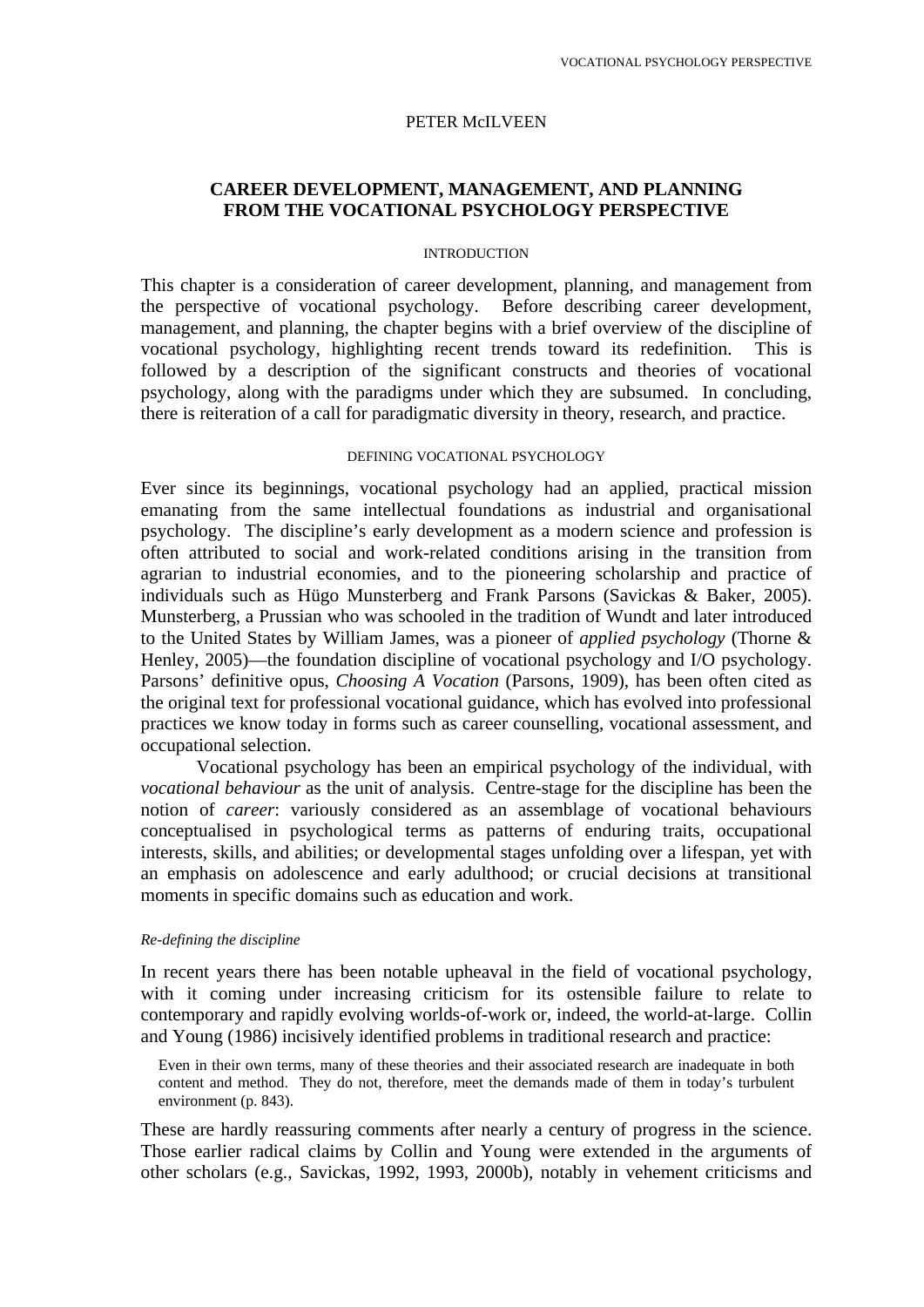calls for an overhaul of the very foundations of vocational psychology (e.g., Richardson, 1993, 2000; Richardson, Constantine, & Washburn, 2005). With the passing of over two decades, the environment—social, economic, natural, and built—is no less turbulent. It is apposite therefore to reflect on how theories can adequately satisfy the demands made of them.

With the chorus of discontent growing ever louder, vocational psychology has nevertheless appeared to take a turn toward a positive future. In summarising a special volume of papers in the discipline's flagship publication—the *Journal of Vocational Behavior*—which was dedicated to contemplating the strengths, weaknesses, threats, and opportunities for vocational psychology, Savickas (2001a) formulated a mission statement to ensure it as a distinct discipline in the 2000s:

Vocational psychology, a specialty within applied psychology, conducts research on vocational behavior among all groups of workers, at each life stage, in order to advance knowledge, improve career interventions, and inform social policy. It is characterized by innovative theorizing to comprehend the diversity of human experience and the changing world of work; the use of diverse epistemologies and research strategies; an emphasis on programmatic and longitudinal studies; and the translation of research findings into models, methods, and materials for career education and intervention (p. 286).

How well the discipline actuates this defining mission statement—and whether it is accepted in the field—is yet to be judged. Indeed, Patton and McMahon (2006) later opined:

There still remains little coherence in the career theory literature, which can still be viewed as competing theories searching for the truth in career development, or more generously as a number of theories continuing to focus on specific aspects of career development within a whole which is not yet clearly specified (p. 167).

Nevertheless, in her analysis of the empirical research in the decade preceding her publication in the *Annual Review of Psychology*, Fouad (2007) synthesised the empirical research pertaining to the following core questions of the discipline: What factors influence career choice? How do people make career decisions? How does context influence career decisions? How are clients effectively helped? In her review Fouad found a discipline thriving in its attempts at making a transition to deal with its weaknesses and threats. There has been vigorous work to revise vocational psychology and to generate new perspectives so as to build upon the discipline's strengths and to ensure its relevance in the contemporary era which is constituted by increasingly diverse worlds-of-work to which the discipline must relate (Savickas, 2000b).

## CAREER DEVELOPMENT, MANAGEMENT, AND PLANNING

The term *career development* has been variously defined with a two-fold meaning, for example:

The lifelong process of managing learning, work, leisure and transitions in order to move towards a personally determined and evolving future" (Career Industry Council of Australia, 2006, p. 38).

As a two-fold concept, career development implies that an individual's career will contiguously progress and evolve as a series of stages, transitions between stages, decisions, and work-related activities which occur in relation to personally planned or unpredicted moments, experiences, or influences—all transpiring throughout the duration of an individual's working lifetime. In this way, an individual's career development is a unique lifelong experience. Secondly, an underpinning assumption of career development is that career is a manageable personalised entity: that something can be done to, for, and by the individual to improve his or her work-related lot in life.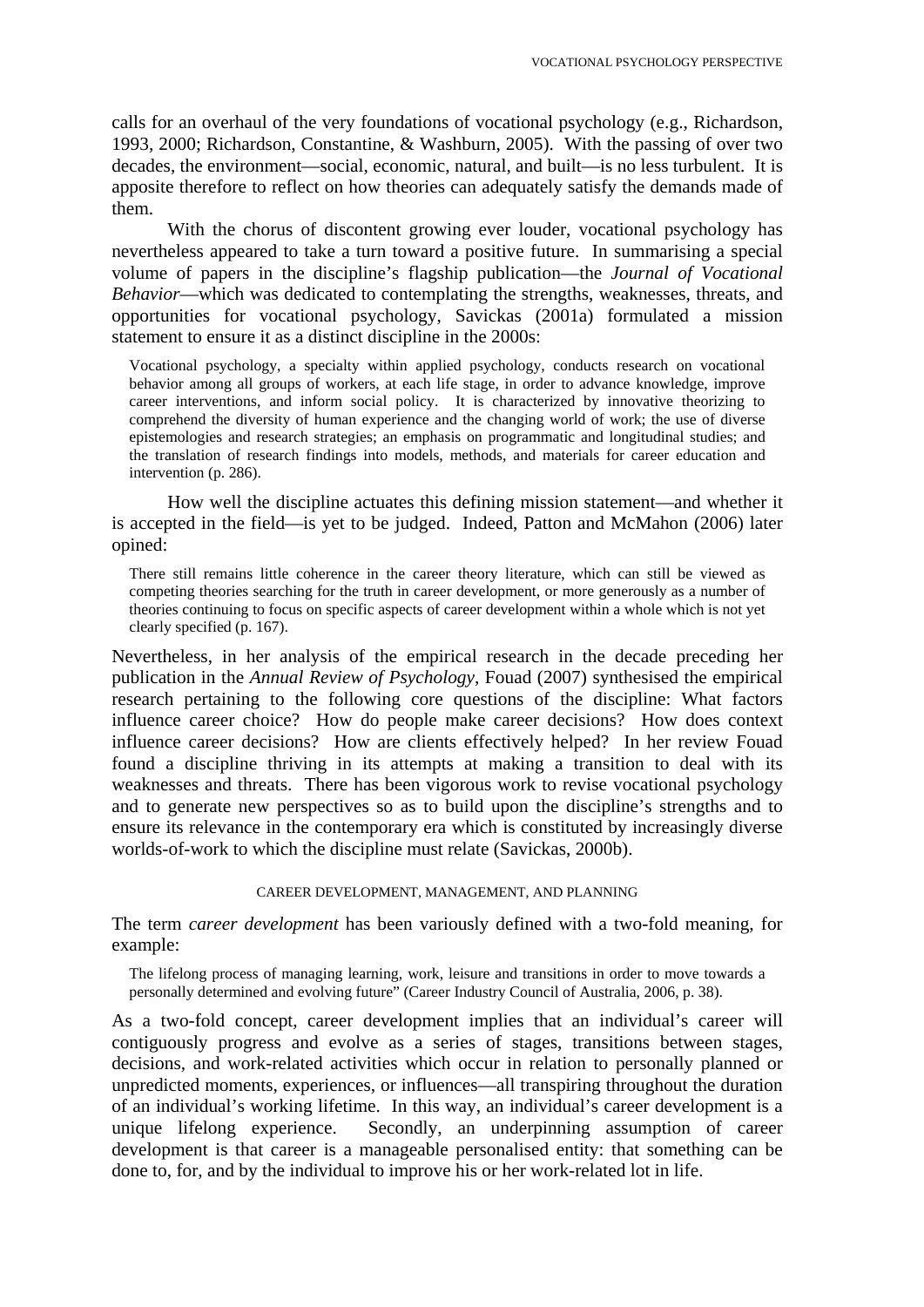Emanating from the psychology of the individual and formulation of career as personal property have been various approaches to *career management*. This process is perhaps better described as *career self-management* (King, 2004) which consists of strategic individual behaviours (e.g., applying for a career-enhancing position, learning a new skill) or joint actions with another person (e.g., establishing a mentorship relationship, engaging in career counselling); behaviours which ensure positive influences among others (e.g., self-promotion); and behaviours which balance the demands of roles and prevents transgression of boundaries (e.g., work and non-work balance). In this way, career management is an active process. It may involve, for example: improving selfawareness and knowledge of personal preferences; choosing appropriate occupational goals and concomitant educational pathways; making critical decisions; negotiating phases of transition; improving work-related performance; and achieving and sustaining balance in work and leisure—all with the aim of developing and sustaining a satisfying career in complex worlds-of-work.

Like the management of a share or property portfolio, the notion of career management implies an active, participatory process in the control of a personal good career—which is managed and exploited to maximum benefit. This executive functioning is exemplified in the notion and activity of *career planning*, which requires the active, deliberate, and tailored facilitation of an individual's career development through a process in which the individual is intimately engaged. The term itself, career *planning*, suggests that a career can be planned—envisioned, operationalised, predicted, traversed, and controlled. As an active individualised process, career planning therefore entails the establishment of personal goals, action plans, and the determination, acquisition, and allocation of resources required for the achievement of a specific career development outcome.

Professional interventions for career development, management, and planning, have been delivered in the form of career-related information resources in numerous media (e.g., employment trends and job opportunities); one-on-one counselling and vocational assessment; group- and class-based education and training; and professional consulting. Although interventions may be delivered diffusely or indirectly (e.g., online information services) or in settings in which multiple persons are addressed (e.g., group training), they have been ultimately targeted at the individual, with aims to foster personal improvement or change in the individual. Conversely, interventions have not, in the main, been delivered at a systems level beyond the individual per se; although, in recent decades, vocational psychology has paid increasing attention the context of individuals and the higher-level or distal influences upon their careers (see Patton & McMahon, 2006).

With respect to career interventions, it is perhaps career counselling which best exemplifies the discipline's focus upon the individual. There are various models of career counselling emanating from differing psychological schools-of-thought, ranging from the traditional (e.g., psychodynamic, differential, existential, social learning, and cognitive-information processing) through to contemporary schools (e.g., narrative and critical psychology). The narrative approach, for example, entails the client, in active collaboration with the counsellor, developing an affective and meaningful biographical account of his or her career past, present, and future, using various qualitative procedures such as brief autobiographies; with the aim of co-constructing a narrative which generates new meanings and actions (McIlveen & Patton, 2007b). This model of career counselling stands apart from the well-established model, which entails objectified assessment procedures, such as semi-structured interviews and psychometric testing typical of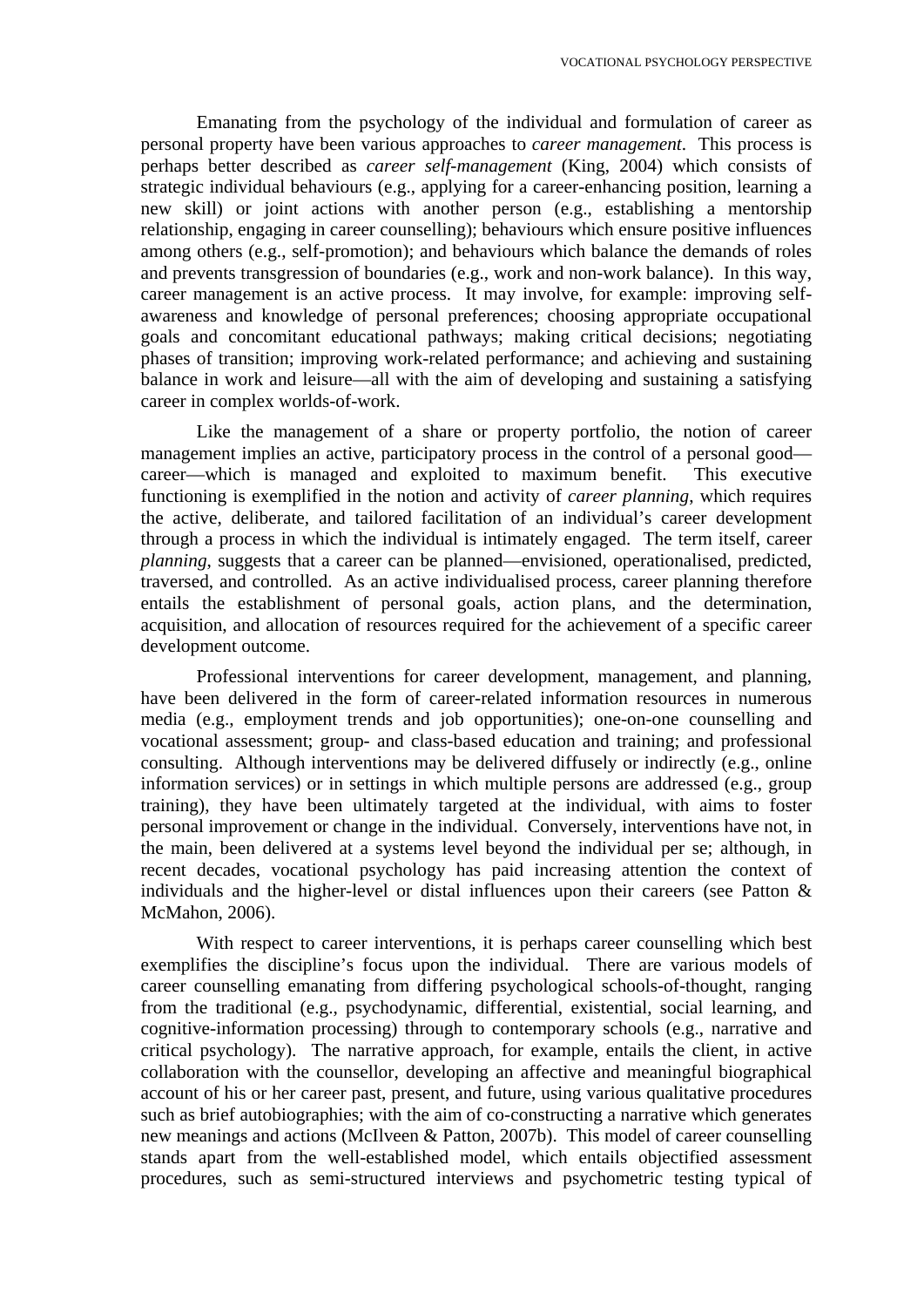mainstream psychological assessment of an individual. Indeed, as a scientific subdiscipline, vocational psychology's flagship has been the psychometric measurement of vocational behaviour: exemplified by an impressive array of well established instruments, ranging across diverse theoretical constructs, delivery modalities, and catering for the needs of special sub-populations which have been used for research and practice (see Kapes & Whitfield, 2002). Individualised qualitative assessment methods have also taken their place as valuable instruments for vocational assessment (McMahon, Patton, & Watson, 2003).

To study career development, management, and planning, and to underpin professional interventions, vocational psychologists use a range of constructs and theories. Indeed, there are myriad phenomena of research and professional interest that fall within their remit. In an overview and analysis of the field, Patton and McMahon (2006) catalogued no fewer than 17 theoretical frameworks with established profiles within the literature. They did not include their own *Systems Theory Framework* (Patton & McMahon, 2006) which has likewise amassed a significant body of literature. A selection of constructs and theories is presented in the next section. It includes wellestablished constructs (i.e., development, interests, values, self-efficacy, and choice and decision-making) and those which consolidate the discipline's relevance to the contemporary worlds-of-work (i.e., change and complexity, action, story, and relationships).

## ESTABLISHED CONSTRUCTS AND THEORIES

## *Development*

Inherent to vocational psychology is the notion that an individual's career is subject to the processes of *development* as he or she progresses through *stages* in life. There is a significant body of literature dealing with the career development of childhood and adolescent development (see Skorikov & Patton, 2007). With respect to a life-span stage approach to adult career development, Super's (1980, 1992) widely acknowledged *Life-span Life-space Theory* posits a series of stages correlated with age ranges (i.e., childhood, early teen years, late teens and early adulthood, and then mid- to lateadulthood) and roles which a person can take on in life (e.g., worker, parent, student).

*Exemplar*. Notwithstanding the value of age- and stage-related theories, in vocational psychology—as in mainstream developmental psychology—there has been a turn toward process-oriented theory which places less importance on biological phases or milestones. The *Life-Span Developmental Approach* to career development (Vondracek, Lerner, & Schulenberg, 1986) and its updates (Vondracek & Kawasaki, 1995; Vondracek & Porfeli, 2002) puts *developmental contextualism* at its core, using the notion of *probabilistic epigenesis* as an explanatory device. This approach assumes that a human will pass through roughly equivalent biological stages of life, but does not assume that individuals will experience each stage equally. Furthermore, it is taken that every person actively influences and is influenced by his or her context. In this way, biological, interpersonal, social, cultural and other influences, all interact to produce a unique experience, but one *probably* similar to that of another person in similar circumstances. This approach allows for an understanding of the uniqueness of an individual, whilst allowing for wider explanations pertaining to populations of individuals. Vondracek and Porfeli (2002) used the notions of *selection*, *optimisation*, and *compensation* to explain how an individual makes career choices (i.e., selects); develops resources to best exploit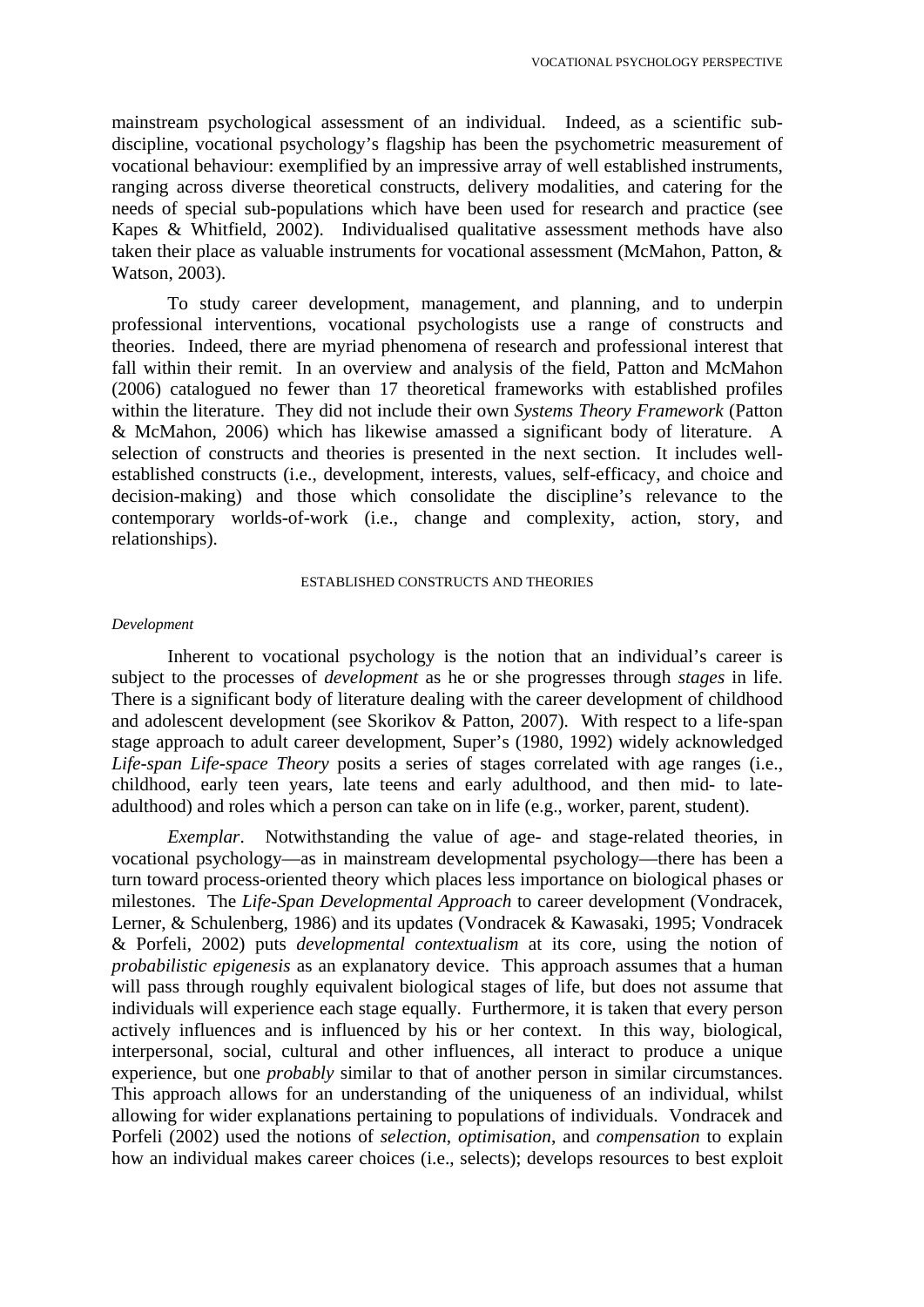career-related opportunities (i.e., optimises); or copes with limitations (i.e., compensates) in order to best adapt his or her career at different times or circumstances in life.

#### *Interests*

Vocational interests have held the spotlight in vocational psychology and have been the most frequently assessed construct in career development practice (Hansen, 2005). Interests have been a mainstay for the trait-and-factor and person-environment fit approaches. As a topic of focus for theories, interests have been posited in some way in all of the schools of thought. For example, interests are influenced by values and abilities in the *Theory of Work Adjustment* (Dawis, 2002, 2005); they feature centrally in the *Social Cognitive Career Theory* and are affected by self-efficacy and outcome expectations (Lent, 2005; Lent, Brown, & Hackett, 1994); and in the *Theory of Career Construction* interests are variously manifested in vocational personality, adaptability, and life themes (Savickas, 2002, 2005).

*Exemplar*. Holland's (1997) *Theory of Personality and Work Environments* is an extensively articulated theory for understanding vocational interests. This theory posits six personality and corresponding environmental types which manifest interests in workrelated activities or occupations: *Realistic* (R), *Investigative* (I), *Artistic* (A), *Social* (S), *Enterprising* (E), and *Conventional* (C), which constitute the famous RIASEC hexagonal model. Stereotypical occupations represented by the hexagonal model may be: R for the occupation of automotive mechanic; I for laboratory scientist; A for painter; S for teacher; E for politician; and C for accountant. The theory holds that types which are adjacent to one another on the hexagon model (e.g., R and I) are more likely to be manifest in individuals as a combination of types than types opposing one another on the hexagon (e.g., R and S). Individuals show varying degrees of type. Some individuals may present with one or two adjacent types being predominant; and therefore demonstrate *consistency* in their overall personality and interest structure, along with lower levels of various types allowing for *differentiation*. The theory is not simply a descriptive trait-and-factor theory, however; for it highlights the interaction between a person and his/her environment as a cause of vocational behaviour. Holland argues that an individual will be most satisfied if working in an environment which is *congruent* with his or her personality type. The theory is operationalised in a host of specific psychometric measures and products derived directly from the theory (e.g., *Self-Directed Search*). Within the person-environment framework, the notions of *congruence* (or *correspondence* in the Theory of Work Adjustment) pertain to the fit between an individual and his or her environment, and concomitant levels of satisfaction or performance. Although there is a significant body of research (e.g., Piasentin & Chapman, 2006), "based on over 40 years of research on congruence we know that people choose, achieve, remain in, and are satisfied with the occupations for reasons *other than* congruence" (Phillips & Jome, 2005, p. 131). On the whole, however, Holland's theory has generated and withstood decades of theoretical and empirical investigation documented in hundreds of studies, including emerging evidence of crosscultural validity (Spokane & Cruza-Guet, 2005; Tien, 2007).

## *Values*

Although they have not taken on the same status as interests in vocational psychology theory, "values are central to our understanding of both the meaning of work and the reasons that people work" (Rounds & Armstrong, 2005, p. 305). Brown's *Value-*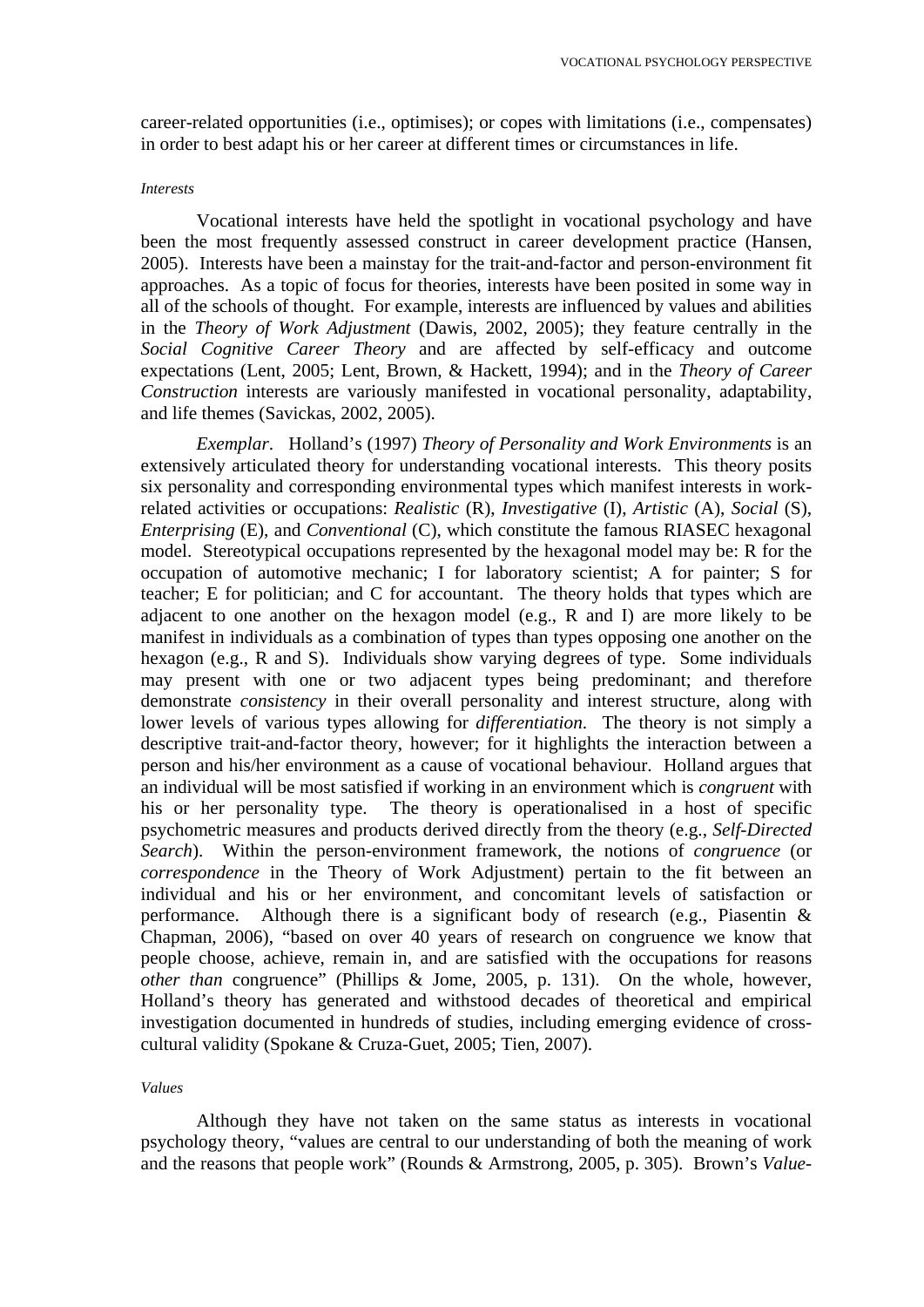*based Career Theory* (Brown, 2002; Brown & Crace, 1996) has received attention because it maintains the centrality of individual values as traits, yet positions values amidst socio-cultural context (cf. Patton, 2000). Part of the reason for values being relatively unexplored in vocational psychology is due to their conceptual complexity and concomitant limitations upon measurement (Patton, 2000; Rounds & Armstrong, 2005); though psychometric measures have been developed: for example the *Values Scale* (Nevill & Super, 1989) which emanates from Super's (1980) developmental theory.

*Exemplar*. The *Theory of Work Adjustment* (Dawis, 2005; Dawis & Lofquist, 1984) and its variant *Person-Environment Correspondence Theory* (Dawis, 2002) take a person-in-environment approach and focuses upon the individual's satisfaction with and performance in the work environment. Values are predominant in the Theory of Work Adjustment and are operationalised in concert with *needs*, and manifest in notions of *achievement* (i.e., using one's abilities and feeling accomplished), *comfort* (i.e., feeling comfortable and devoid of stress), *status* (i.e., feeling recognised, acknowledged, and being in a dominant position), *altruism* (i.e., being in harmony with others, serving others), *safety* (i.e., maintaining stability, order, predictability), and *autonomy* (i.e., being independent and feeling in control). The theory predicts satisfaction: providing that an individual has the requisite abilities to perform in a work situation, then environmental reinforcement of an individual's values will lead to satisfaction; therefore, there is *correspondence*. More recently, the theory has been conceptually extended toward mainstream positive psychology with its potential in relation to well-being (Eggerth, 2008).

## *Self-efficacy*

The mainstream psychological construct of *self-efficacy* (Bandura, 1986) has been the subject of extensive theoretical development and research within vocational psychology (Betz, 2007; Betz & Hackett, 2006), and is of considerable relevance to career development, management and planning. Self-efficacy has been defined as "people's judgments of their capabilities to organise and execute courses of action required to attain designated types of performances" (Bandura, 1986, p. 391). It is notable in vocational assessment (Betz, 2000; Gainor, 2006), such as the *Career Decision-Making Self-Efficacy Scale* (Betz, Klein, & Taylor, 1996; Taylor & Betz, 1983); the vocational psychology of women's career development (Betz, 2005); and as a core construct within the *Social Cognitive Career Theory* (Lent, 2005; Lent, Brown, & Hackett, 2002), and the *Learning Theory of Career Counselling* (Krumboltz, 2002). The construct's prominence in career theory was evident in special issues of the *Career Development Quarterly* (2004, 52(4)) and the *Journal of Career Assessment* (2006, 14(1)).

*Exemplar*. The *Social Cognitive Career Theory* (Lent, 2005; Lent, Brown, & Hackett, 2002) is derived from the Bandura's (1986) *Social Cognitive Theory*. According to the theory, self-efficacy plays a crucial role in the development of occupational interests, and career choices and actions; it is also posited in the prediction of performance of occupational roles and work settings. An individual who has enjoyed positive experiences and reinforcement associated with a particular occupational interest or activity is likely to develop self-efficacy for the interest or activity. Should this pattern continue, the theory asserts that self-efficacy would influence a person's career interests and goals. In making a career choice, the theory suggests that self-efficacy and expectations influence interests; which in turn influence a person's career-related goals; which affect goal-related actions; which produce experiences; which then affect paths and goals. Self-efficacy influences the process and is recursively influenced itself through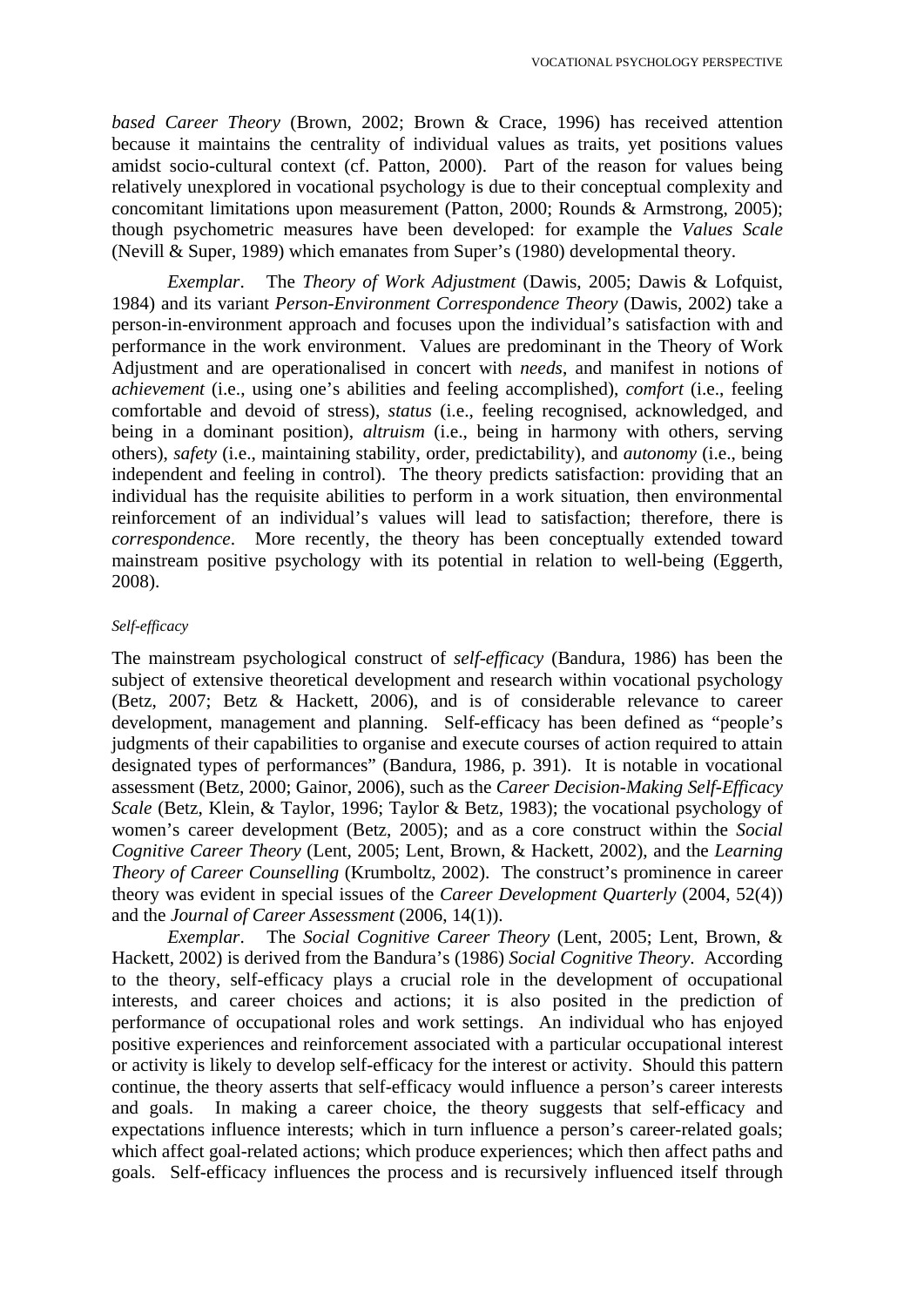learning experiences. With respect to work-related performance, ability and past performance are taken as key predictors; they also influence self-efficacy which, in turn, predicts goals and attainment. The theory has attracted a significant body of research, including a case for cross-cultural applications (see Guindon & Richmond, 2005; Harrington & Harrigan, 2006; Lent, 2005; Tien, 2007). Unlike personality theories which call for the measurement of relatively stable traits, the theory concerns itself with domainspecific constructs, such as the self-efficacy for a specific ability or task (e.g., mathematics). In recognising the potentially unlimited number of phenomena that could be measured in relation to core social cognitive constructs, Lent and Brown (2006) established protocols for measurements required for testing or applying the theory. This system has promise to further any research into and development of the theory, which has already eclipsed its theoretical predecessor: the *Social Learning Theory of Career Decision-Making* (Mitchell & Krumboltz, 1990, 1996)*.*

## *Choice and decision-making*

The vocational choices an individual makes and how he or she performs the choice process is a cornerstone of the discipline (for a critical review see Krieshok, 1998), with oft-cited reference to Parson's (1909) early model as a foundation for the scientific study of interests, choice, and decision-making, and the professional activity of matching individuals for the workplace. They are also key dimensions in career development, management and planning. Phillips and Jome (2005) nominated the person-environment typological theories of Holland (1997) and Dawis and Lofquist (1984), and Gottfredson's (1981) development theory focusing on *circumscription* and *compromise*, as significantly contributing to an understanding of career choice. The process theories of decision making can be conceived of as *descriptive* or *prescriptive* (Peterson & Gonzalez, 2005). Descriptive theories relate to how individuals make choices and decisions; whereas prescriptive theories pertain to how individuals should or could make more rational or efficient choices and decisions. Other dimensions of career choice and decision-making include decision-making styles, problems in decision-making, and readiness for decisionmaking (Phillips & Jome, 2005). Readiness, as a construct, has been well articulated in theory and psychometric measurements such as the *Career Decision Scale*, *Career Development Inventory*, and *Career Maturity Inventory Attitude Scale* (Savickas, 2000a). In has been notably operationalised in Super's developmental theory in the construct of *maturity* (Super, 1980, 1992); which was later modified to *adaptability* (Savickas, 1997a) to rid it of notions of age- and developmental stage-dependence.

*Exemplar*. The *Cognitive Information Processing Model of Career-Decision Making* (Peterson, Sampson, Lenz, & Reardon, 2002; Sampson, Reardon, Peterson, & Lenz, 2004) articulates Parsons's (1909) three core requirements for career development: self-understanding, as *self-knowledge*; knowledge of occupations, as *occupational knowledge*; and true reasoning, as *career decision making*. Two core knowledge domains, *self-knowledge* and *occupational knowledge* are the information base for career decision-making. As a prescriptive approach, the theory specifies a 5-step decisionmaking process entailing:

- Communication (C), which involves the recognition of an information gap and the formulation of a problem to be solved;
- Analysis (A) of the information and problem to determine the causes of the problem and their connections with one another;
- Synthesis (S) of possible courses of action and refinement of the options;
- Valuing (V) the options with respect to prioritising which will be implemented;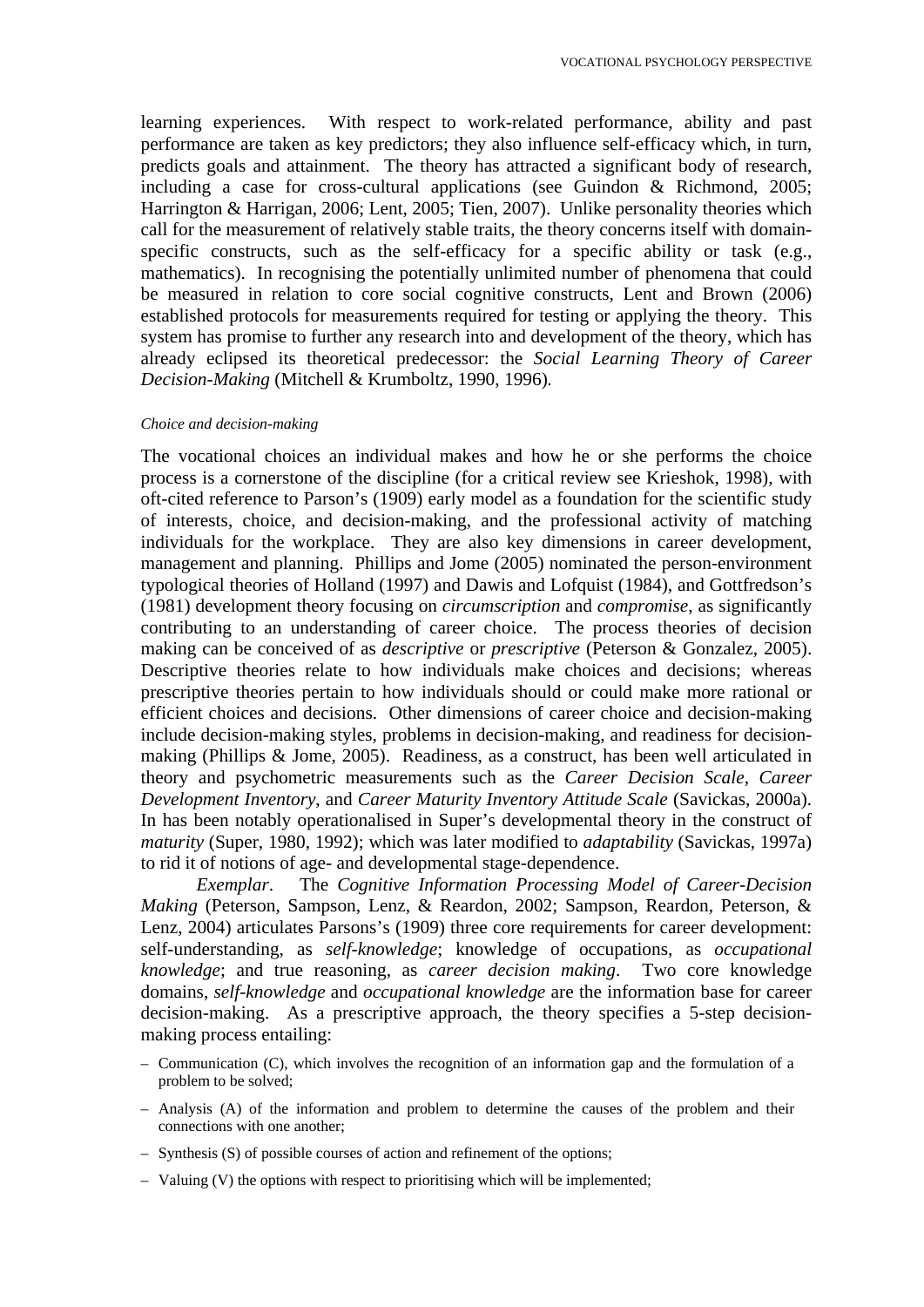- Execution (E) of the proposed solution; and
- Recursively returning to C to move on with the next problem to be solved, or to evaluate and appraise the initial attempt.

At the highest level of cognitive functioning, the theory assumes a meta-cognitive process by which an individual appraises his or her knowledge and decision-making skills as a career problem-solver. This theory has correlation with other prescriptive approaches to problem-solving in mainstream psychology. However, there is limited evidence of its application to individuals with particular needs with respect to their race, disability, or sexuality (Brown, 2007).

## NEW CONSTRUCTS AND THEORIES

#### *Change, complexity, and uncertainty*

As the adage goes, there is certainly nothing more constant than change in the contemporary world-of-work. It is assumed in vocational psychology theories that individuals and their environments change and interact with one another—albeit with varying levels of scope and emphasis according to different theories—so the phenomena of change-in-person and change-in-environment receive considerable attention in the literature; and they are indeed key concerns in understanding career development, management and planning. Taking its lead from various new approaches to mathematics, physics, and science, which focus upon naturally occurring chaotic systems, vocational psychology (e.g., Bloch, 2005; Pryor & Bright, 2003a, 2003b, 2007) has opened new vistas in understanding and managing personal and environmental change and uncertainty at the higher conceptual level of an individual's career over a lifetime; and at lower conceptual levels pertaining to cognitive and behavioural operations such as decisionmaking.

*Exemplar*. The *Chaos Theory of Career* by Pryor and Bright (Pryor & Bright, 2003a, 2003b, 2007) assumes a systems approach to understanding career development (cf. Patton & McMahon, 2006). It aims to account for: the *complexity* in human behaviour with respect to the myriad objective and subjective influences impinging upon career development; the adaptive function and unpredictability of *change*; how individuals use their inherent *constructiveness* to understand their experience of the world; and the influence of *chance* (Pryor & Bright, 2003a). It is a relatively new approach, but is nevertheless a well articulated framework demonstrated by empirical research (e.g., Bright, Pryor, & Harpham, 2005; Bright, Pryor, Wilkenfeld, & Earl, 2005) and practical applications for career development (Bright & Pryor, 2005) which, like the *happenstance approach* (Mitchell, Levin, & Krumboltz, 1999), help clients to prepare for and capitalise on change and circumstances ordinarily or potentially deemed threatening by individuals.

## *Agentic Action*

Contemporary approaches emphasise the individual's active agency in constructing career over a lifetime. The importance of the individual's actively engaging in his or her context is emphasised in approaches such as the *Systems Theory Framework* (Patton & McMahon, 2006); the *Protean Theory* of career (Hall, 1976); and the use of *selection*, *optimisation*, and *compensation* (Vondracek & Porfeli, 2002) with respect to the *Life-Span Developmental Approach* (Vondracek, Lerner, & Schulenberg, 1986). In this way, career is conceived of in terms of dynamic interactions between the individual and his or her context—akin to the person-environment approach, yet not necessarily positing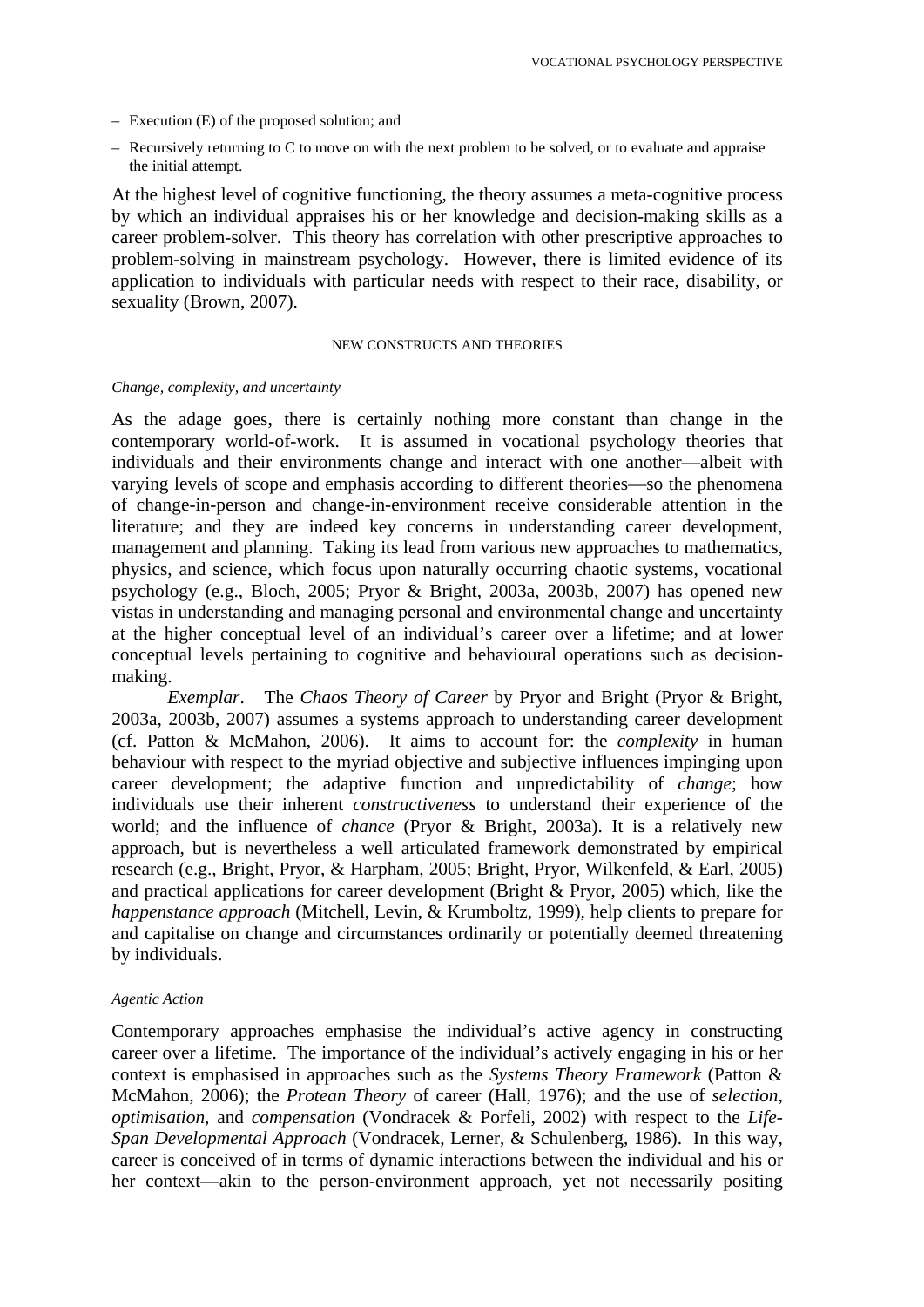notions such as stable traits. An individual's *actions* and their relationship with his or her context are, therefore, of crucial importance to understanding career development, management and planning.

*Exemplar*. Action is clearly articulated in the *Contextualist-Action Theory of Career* (Young & Valach, 2004; Young, Valach, & Collin, 2002), which posits action with others as an inherent process of developing career. This theory presents a framework for understanding career in terms of action, as being a self-constructive process of meaning-making and goal-directed behaviour, and situates this process in the context of a person's social environment. It posits three dimensions of action: *systems* of action, *perspectives* on action, and *levels* of action organisation. There are four levels within systems of action scaffolding upward in complexity and entailing relations with others across time: *individual action*, *joint action*, *project*, and *career*. Actions may be understood from varying perspectives: *manifest behaviour*, *internal processing*, and *social meaning*. With respect to levels of action, it can be decomposed to the lowest level of behavioural and cognitive *elements*, and clustered upward to *functional steps*, and then fully formulated *goals*. Again, the theory contextualises the individual through its specification that actions, projects, and hence career, cannot be understood without reference to an individual's interpersonal, social existence. For example, research using the theory has investigated family/parental influence upon adolescent's career choice (Young et al., 2007; Young et al., 2001).

## *Story*

Under the aegis of the constructivist, narrative approach to career development, the subjective content and process of *story*, or *narrative*, in theory and practice has emerged as a significant interest for the field in recent years (McIlveen & Patton, 2007b). Story is the content and process of *meaning-making* in relation to the role of work in people's lives and making sense of one's career, and so plays a part in career development, management and planning. As for theory, story is predominant within the *Theory of Career Construction* (Savickas, 2005), the *Contextualist-Action Theory of Career* (Young & Valach, 2004; Young, Valach, & Collin, 2002), and posited as a process influence in the *Systems Theory Framework* (Patton & McMahon, 2006); although it has long held a place within psychodynamic career development (e.g., Watkins, 1993; Watkins Jr & Savickas, 1990), albeit under different epistemology and technical rhetoric. In career development practice, story and storying is exemplified by Cochran's (1997) model for narrative career counselling, Peavy's (1997) SocioDynamic counselling, and McMahon's (2006) model for working with clients as storytellers. Nevertheless, the psychological process of storying career—the *how*—requires further theoretical and empirical attention. There are promising avenues: applying the principles of *narratology* to understanding how individuals story their careers (e.g., Cohen, 2006; Collin, 2007), which would complement similar approaches in mainstream counselling psychology research (e.g., Hoshmand, 2005).

*Exemplar*. In his *Theory of Career Construction* (Savickas, 2002, 2005), Savickas positions personal narratives as the crucial threads of continuity that make meaningful the elements of vocational personality and adaptability. Savickas pursued the notion of uniqueness by contrasting personality types and *life themes*. He suggested that a personality type indicates an individual's resemblance and similarity to a prototypical other, whereas a story was a truly unique description of one person. Types indicate *what* a person possesses (e.g., abilities, interests) whereas themes indicate *why* these are important or matter to that person. As distinct from objective personality traits, stories express the uniqueness of an individual—a story of one who is contextualised in time,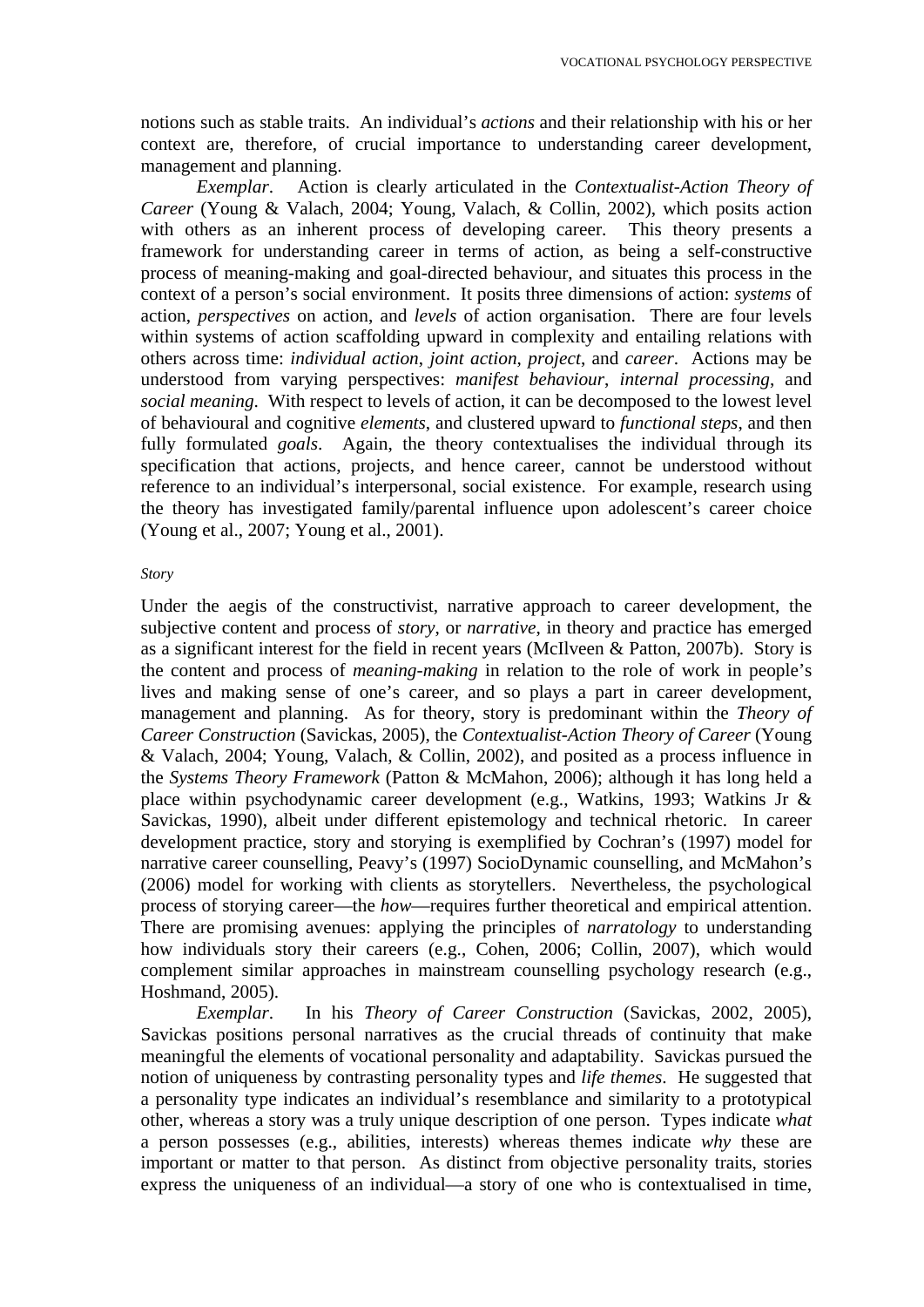place and role. Career stories are an individual's explanation as to *why* he or she will make choices, or made choices, and explicates the meanings that guided those choices. Career stories "tell how the self of yesterday became the self of today and will become the self of tomorrow" (Savickas, 2005, p. 58). Savickas noted that stories do not determine the future. However, he asserted that stories play a role in the action of an individual's career adaptation (cf. Contextualist-Action Theory) by evaluating resources and limitations, and using traits and abilities to work through tasks, transitions, and trauma. The theory has been advanced by McIlveen and Patton (2007a) who argued that the life themes component of the theory lacked a psychological mechanism to explain *how* the individual constructs stories. They suggested integration of the *Dialogical Self* (Hermans & Kempen, 1993) as a vehicle for explaining how individuals construct career life themes with self and with others.

## *Relationships*

Although not yet extensively articulated as a theoretical framework as such, the *relational approach* (Blustein, 2001, 2006; Blustein, Schultheiss, & Flum, 2004; Richardson, 2004; Schultheiss, 2007) has emerged as one of the platforms to establishing a contextualist scope for the discipline: demonstrated by conceptual and professional developments in research (e.g., Schultheiss, Kress, Manzi, & Glasscock, 2001), vocational assessment (e.g., Schultheiss, 2005) and counselling (e.g., Schultheiss, 2003). This approach emphasises the role of interpersonal relationships across a range of career development dimensions, including the co-construction of identity in the context of work relationships, connections to work per se, balancing work and non-work life. For example, family relationships have been addressed in the development of career identity and decision making (e.g., Whiston & Keller, 2004) and in conceptualising the family-friendly career (e.g., Collin, 2006; Schultheiss, 2006) and its relationship to satisfaction with family and work (e.g., Cinamon, 2006; Perrone, Webb, & Blalock, 2005).

#### PARADIGMS

By using Ponterotto's (2005) system which has been applied to approaches to research in counselling psychology, the paradigms for vocational psychology may be generically categorised as: *positivism* (and *postpositivism*); *constructivism* (or *interpretivism*); and *critical-ideological*. With respect to their philosophies of science, each paradigm's approach to research (and practice) can be differentiated across: *ontology*, *epistemology*, *axiology*, *rhetorical structure*, and *research methods*.

In terms of ontology, positivists assume a true and knowable universe, whereas post-positivists accept that this knowledge corresponding to this standard is unattainable, and intellectually settle on an attenuated version of truth replete with error—that difference notwithstanding, I do not differentiate them for the sake of this analysis. Constructivists posit that there are multiple constructed realities dependent upon recursive relationships between perception and context. Social constructionists and criticalideological theorists posit a negotiable reality that is mediated by power dynamics embedded in language, relationships, culture, and history. Their respective epistemologies range from objectivity to subjectivity. The *knower* and the *known* are separate according to the positivists, whereas the constructivists admit to a transactional relationship between the two, and the critical-ideological theorists emphasise the power of the researcher to influence the dialogue between the two. With respect to axiology, therefore, the values of the researcher inherently drive critical research with a desired social and political outcome: whereas the constructivists acknowledge and attempt to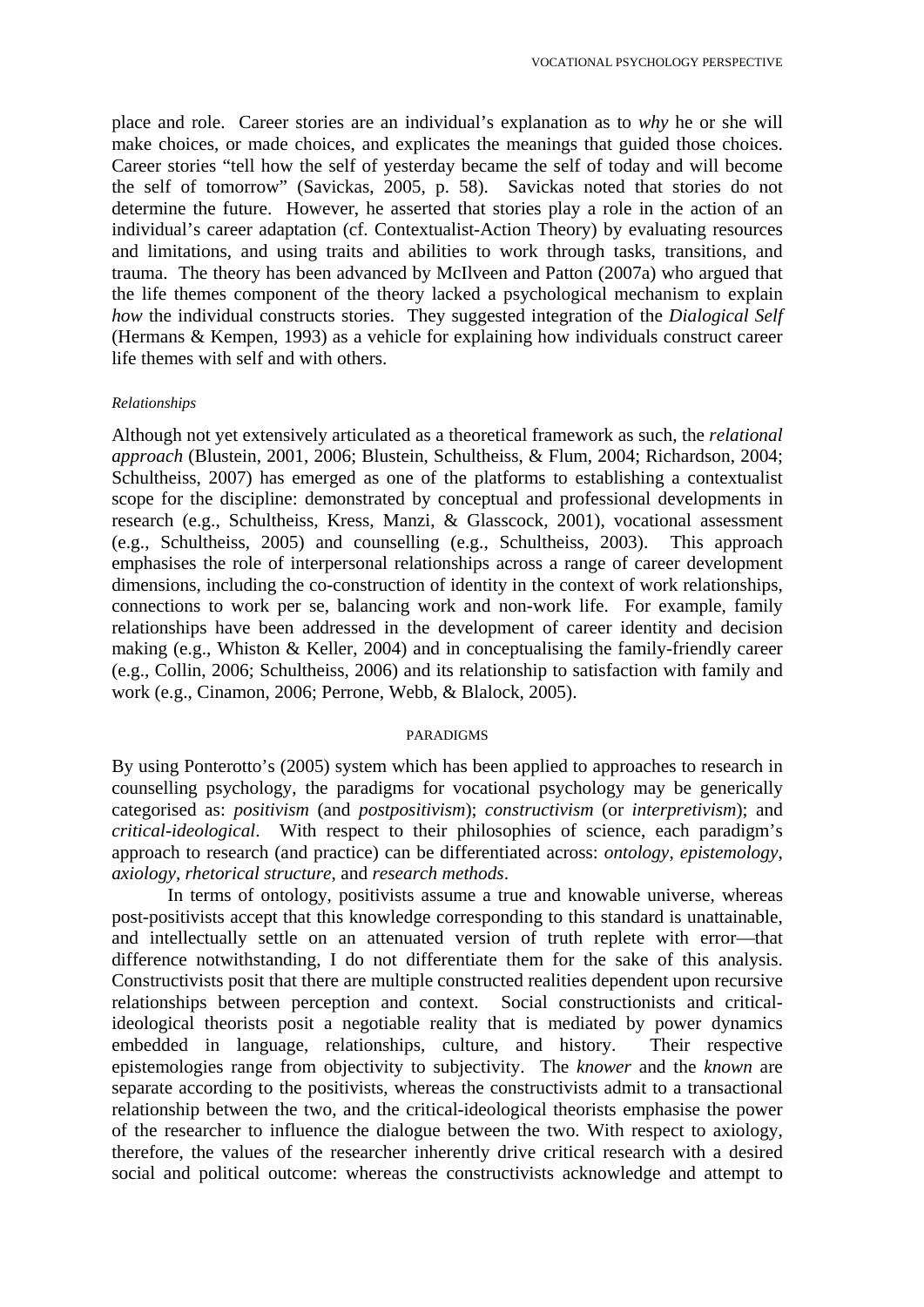contain their values and their potential influence upon the research endeavour, the positivists eschew values concordant with their standard of objectivity. The discourses of their respective sciences differ; with the positivists speaking and writing without emotion and involvement and speaking for the subject; through to the engaged dialogue and firstperson account of the critical theorist. At their polar ends, positivists and criticalideological theorists markedly differ across ontology, epistemology, axiology, rhetorical structure, and method. However, constructivists and post-positivists can sit (albeit sometimes uncomfortably) somewhere in the middle of the two poles.

Metaphor has heuristic potential for the conceptualisation of theories and constructs, and it has played a role in the construction, transfer, and accretion of knowledge in psychology over the past century (see Gentner & Grudin, 1985). Metaphors can offer conceptual coherence by capturing the core ideas of a theory in a descriptive manner. Within vocational psychology, for example, Inkson's (2007) metaphorical formulations described the *legacy* metaphor with career as inheritance, particularly under parental influence; the *craft* metaphor for career as construction; *seasons* for career as cycle; *matching* for career as fit; *path* for career as journey; *network* for career as encounters and relationships; *theatre* for career as role; *economic* for career as resources; and *narrative* for career as story. A number of scholars (e.g., Collin & Young, 1986; Patton & McMahon, 2006; Richardson, Constantine, & Washburn, 2005) have used Pepper's (1942) epistemological metaphor framework to describe vocational psychology theories according to their predominant *world hypotheses* expressed as root metaphors which "are implicit metatheories that may be distinguished from the more explicit (and limited) hypotheses typically found in the sciences, in that they are 'unrestricted' in their subject matter or in the scope of the evidence they encompass" (Lyddon, 1989, p. 442). Those root metaphors are *mechanism*, *formism*, *organicism*, and *contextualism*. This section describes some of the conceptual frameworks for organising theories of career in terms of paradigms and their exemplifying metaphors.

## *Positivist/Post-Positivist Paradigm*

Nothwithstanding the importance of appropriate and provocative criticism and questioning (e.g., Collin & Young, 1986; Richardson, 1993), it must be stated categorically: traditional approaches to vocational psychology (e.g., differential, personenvironment fit and developmental) were—and still are—the bedrock foundation of the discipline. This positivist tradition predominantly includes theories conceptualised in terms of the worldview metaphors of mechanism, formism, and organicism.

Taken from the metaphor of a machine, the worldview of mechanism assumes causality, linearity, and predictability in human behaviour across antecedents and responses; this is typified by psychoanalytic, behavioural and cognitive-behavioural formulations (Lyddon, 1989). The *Social Cognitive Theory of Career* (Lent, 2005; Lent, Brown, & Hackett, 2002) and *Cognitive Information-Processing Model of Career-Decision Making* (Peterson, Sampson, Lenz, & Reardon, 2002; Sampson, Reardon, Peterson, & Lenz, 2004), as examples, describe linked-up cognitive and behavioural processes in cause-and-effect relationships with one another. A significant criticism of mechanical theories in psychology is their incapacity to deal with the diversity of personal meanings ordinarily attributed to antecedent causes of behaviour (Hermans & Kempen, 1993).

The formist worldview is based on the metaphor of similarity and posits the notion that objects in the world can be organised according to their form (e.g., shape, colour, function) or definitive, immutable essence or type. This approach is exemplified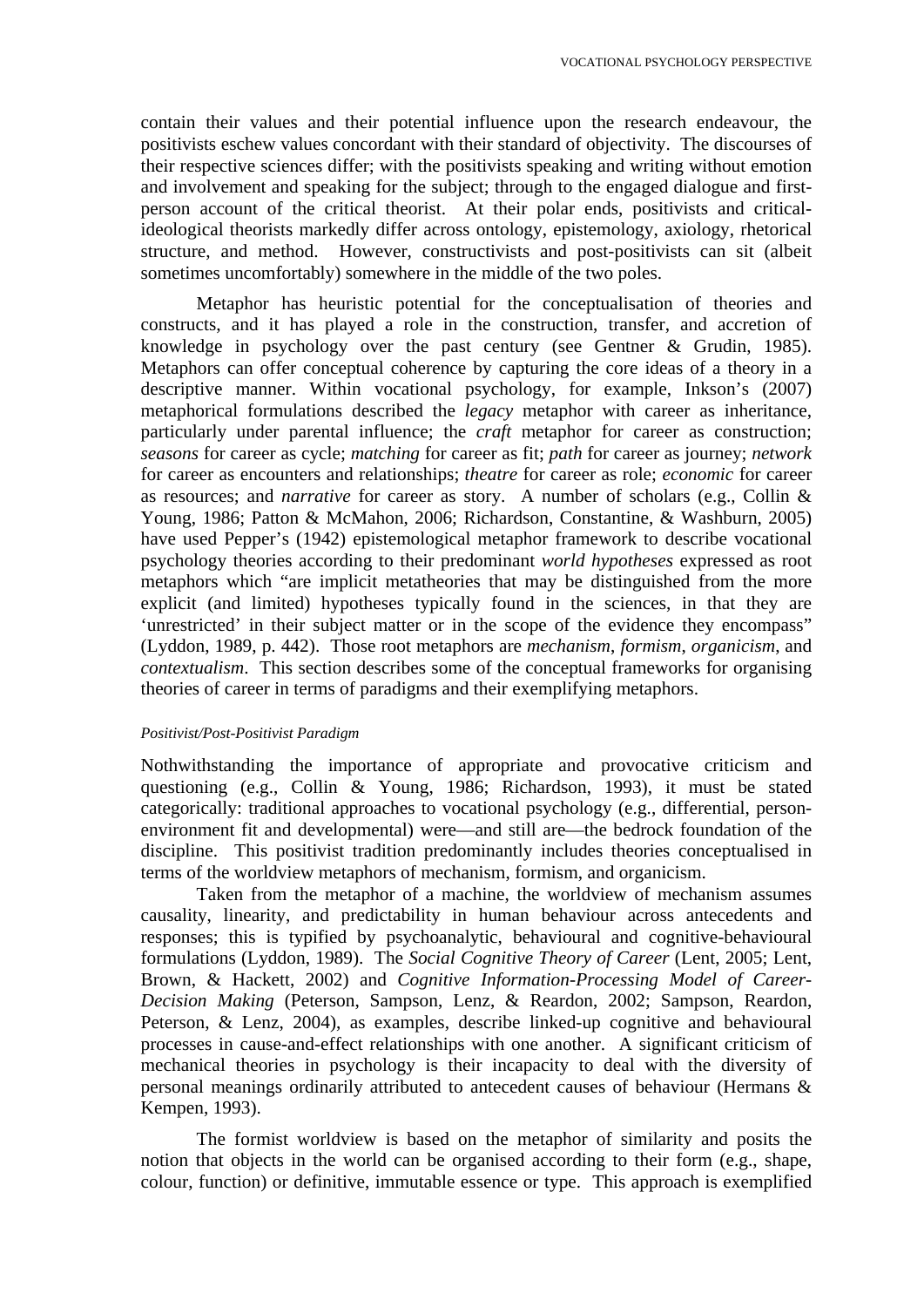by the work of Parsons (1909), Holland's trait-and-factor *Theory of Personality and Work Environments* (Holland, 1997), the *Theory of Work Adjustment* (Dawis & Lofquist, 1984), and its recent formulation, the *Person-Environment Correspondence Theory*  (Dawis, 2002). Whilst formism contributes at the level of nomothetic and nosological conceptualisation of behaviour (e.g., personality factors, psychiatric diagnosis), it is limited with respect to determining personal meaning for an individual's unique identity (Hermans & Kempen, 1993).

The organic worldview assumes that there are intrinsic processes that underpin structural development and transformation over time toward a final integrated whole; and is thus teleological (Lyddon, 1989). Lyddon also associated systems theories with organicism, due to their assumption that individuals can be conceived of as active, selfconstructing, open systems of activity that seek a state of self-organisation. It is this assumed dynamic toward self-organisation that indicates the potential of systems psychologies to be teleological and thus developmental. Organicism is exemplified by the *Life-span Life-space Theory* promulgated by Super (1980, 1992) with its overt developmental assumptions. A more subtle example of organicism is the formulation of career according to the chaos systems approach which assumes the person will move from stable state to stable state with intervening periods of instability, all the time aiming toward organisation (Bloch, 2005; Pryor & Bright, 2003b). Whilst there appears to be a regular trajectory of human career development as espoused by Super and other developmental theories, their formulation has increasingly been brought under scrutiny for its incapacity to explain development in the context of a post-industrial world and the nuances of persons who do not fit the theories range of explanation (e.g., white, male, middle-class) (Patton & McMahon, 2006; Vondracek, Lerner, & Schulenberg, 1986). However, the chaotic systems perspective provides a theoretical vehicle for the unpredictable exigencies of the current world-of-work and individuals' activities to sustain within it.

The traditional positivist and post-positive theories not only provide some of the distinguishing features of the discipline; they also provide scope for its integration with mainstream psychology. The typological *Theory of Vocational Personalities and Work Environments* (Holland, 1997), for example, has a considerable relationship with personality theory, such as the *Five Factor Theory* (Hogan & Blake, 1999; Spokane, Luchetta, & Richwine, 2002). Furthermore, Hartung (2005) argued that traditional psychometric assessment and qualitative assessment methods could quite effectively be integrated in counselling practice: such as the integration of quantitative psychometric measures of interest with qualitative methods of generating personal stories (Hartung & Borges, 2005).

## *Constructivist/Social Constructionist Paradigm*

The rise of *constructivism* and *social constructionism* within vocational psychology is a most notable trend signalled by a special issue of the *Journal of Vocational Behavior* (Young & Collin, 2004). These similar, but different, approaches have gained considerable ground, with definitive publications extolling theoretical advantages and practical applications (Cochran, 1997; McMahon & Patton, 2006; Savickas, 1997b). Put simply, the constructivist approach emphasises the individual as the primary creator of his/her meaningfulness; whereas the social constructionist approach emphasises how psychosocial environmental systems (e.g., discourse) mediate how the individual engages in the process of creating meaningfulness. These two approaches are exemplified in notions of career entailing a sense of personal meaning (Chen, 2001) and personal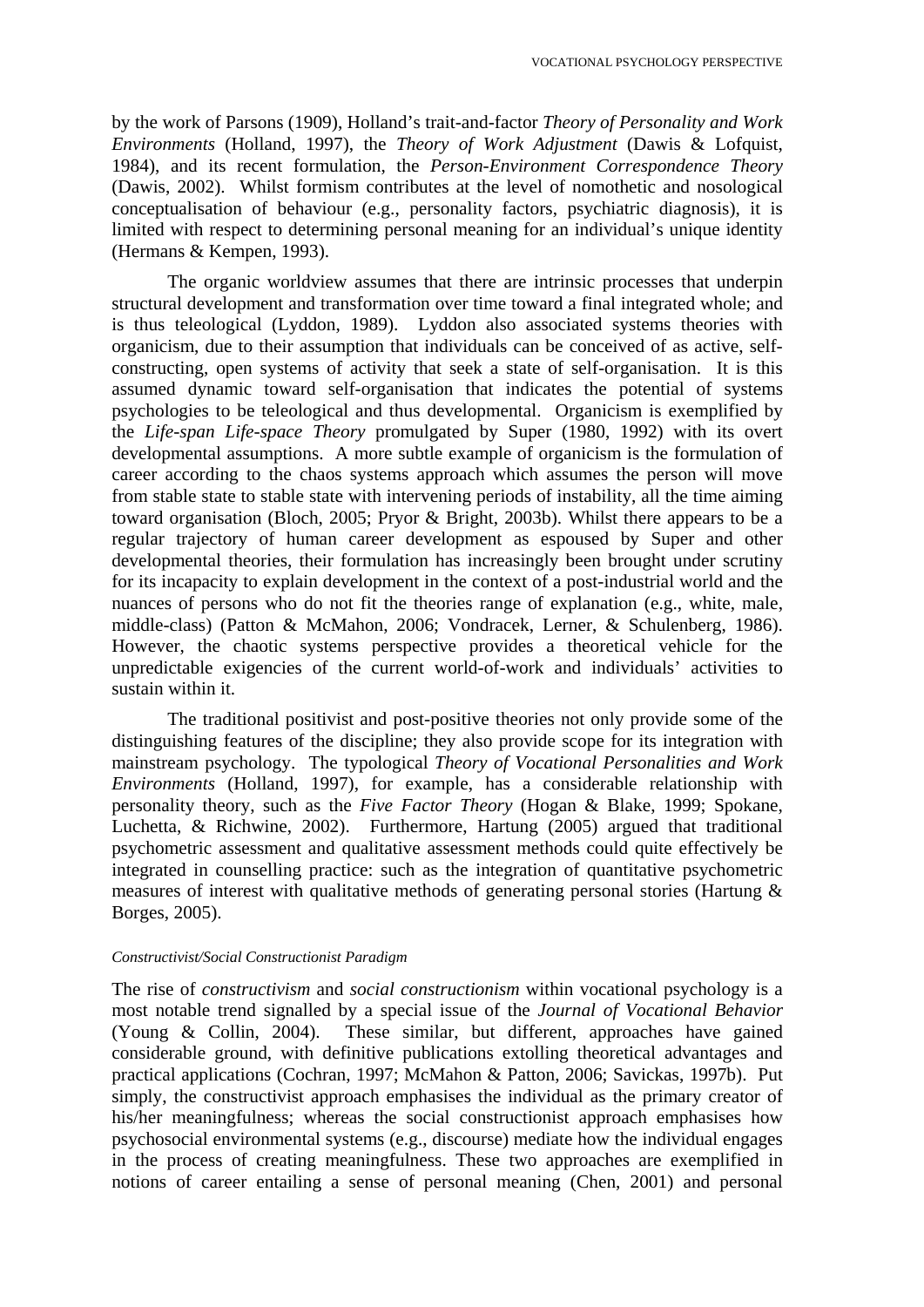spirituality (Savickas, 1997c), with career inherent to a process of lifelong selfconstruction (Guichard, 2005).

The contextualist worldview, which subsumes the social constructionist approach, takes the position that whole individuals dynamically interact with their environment, which is likewise dynamic and in flux; that an event can only be understood in context of time and space; and that context is a social construction, as distinct from the logicalpositive view of environmental reality (Collin, 1996, 1997). Contextualism conceives of the whole in terms of "a confluence of inseparable factors that depend upon one another for their very definition" (Lyddon, 1989, p. 443). Contextualism calls for unique individualised explanations of a person in time and in space amongst a multiplicity of events; yet it invites idiographic approaches to psychology in order to bring meaning and coherence to that flux.

With respect to predominant theories, the *Theory of Career Construction* (Savickas, 2002, 2005) has exemplified the constructivist approach (although Savickas has encouraged social constructionist views too). Savickas (2001b) proposed a comprehensive theory of career development which calls for the integration of traditionally conceived of vocational personality typologies (e.g., Holland's RIASEC types) with career narratives represented in constructivist theories. The ecologicallyoriented approaches have been expressed in the *Systems Theory Framework* (Patton & McMahon, 2006), the *Contextualist Action Theory* (Young & Valach, 2000; Young, Valach, & Collin, 2002), and the relational approach (Blustein, Schultheiss, & Flum, 2004; Richardson, 2004; Schultheiss, 2003, 2005).

## *Critical-Ideological Paradigm*

Two major trends underpin the emergence of the critical-ideological paradigm in vocational psychology: changes in the world-of-work and the evolving meaning of career. In the post-industrial era, in which systems of work and education saw upheavals, the revised and emerging theories of vocational psychology came to reflect the valuing of personal independence and individualism (Baruch, 2004; Collin & Watts, 1996; Russell, 2001), along with notions of adaptability (Savickas, 1997a), self-managed career development (King, 2004), lifelong employability (Fugate, Kinicki, & Ashforth, 2004), and career competencies (Kuijpers & Scheerens, 2006) as vehicles for personal success in the world-of-work. This evolution of career corresponded to the positioning of career development practices within the socio-economic and political sphere of public policy (e.g., Organisation for Economic Cooperation and Development, 2004; Watts, 2005). Within some Western nations, for example, career development practice has an historical relationship with equity and social justice (O'Brien, 2001; Savickas & Baker, 2005). This relationship has been brought into view and in some respects revived (Irving & Malik, 2005), along with criticism alluding to vocational psychology's role in sustaining oppressive socio-economic structures, and the inadvertent collusion with industry that risks subversion of the commitment to the individual-client (Blustein, 2006; Collin & Young, 2000; McIlveen, 2007a; McIlveen & Patton, 2006; Richardson, 2000).

Further to the positioning of career in its socio-economic context, the foundations and practices of vocational psychology have been questioned. As with mainstream psychology, the axiology of vocational psychology has been dominated by notions of objective, value-free science. Whilst resilient, this notion has been effectively challenged in mainstream psychology (Gergen, 2001; Prilleltensky & Nelson, 2002). In vocational psychology it has been particularly challenged by the emergence of avowedly value-laden perspectives (e.g., Blustein, 2006; Blustein, McWhirter, & Perry, 2005; Richardson,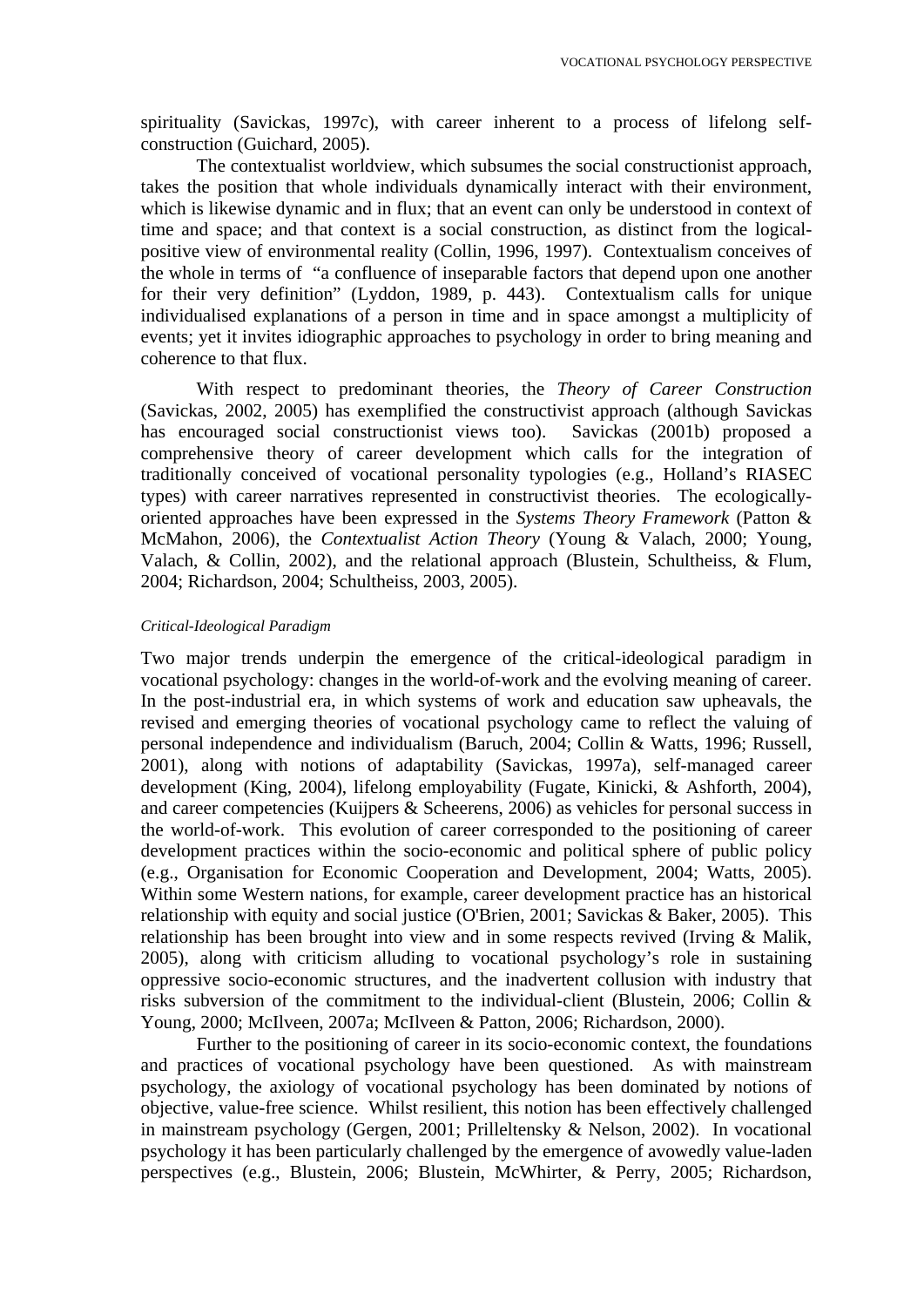Constantine, & Washburn, 2005), and a body of literature addressing contextual dimensions of career (e.g., Patton & McMahon, 2006; Richardson, 2002), gender (e.g., Betz, 2005; Cook, Heppner, & O'Brien, 2002; Fitzgerald & Harmon, 2001), culture (e.g., Leong & Hartung, 2000), and race (e.g., Worthington, Flores, & Navarro, 2005). Several scholars (e.g., Blustein, 2006; Peterson & Gonzalez, 2005; Richardson, 1993) have argued that vocational psychology be redefined and refocused on the role of *work in people's lives*, as distinct from the study of *career*—that psychological construct apropos Western, middle-class, professionals' working lives which are developmentally contiguous and meaningfully connected up across lifelong transitions.

Blustein's (2006) *The Psychology of Working* is a superbly articulated map for the work-in-lives perspective. It contends that vocational psychology must be explicit in its value positioning. Blustein argued that *career counselling* should be reformulated to *vocational counselling*, to reflect a new broader and inclusive approach to practice, and one devoid of traditional notions of career. Furthermore, Richardson, Constantine, and Washburn (2005) redefined vocational psychology as:

a field comprised of theory, research, and intervention practices, that is committed to the importance of work and relationships in people's lives, to helping people live healthy and productive lives, and to social justice, especially with respect to providing access to opportunity for those marginalized or disadvantaged due to social locations such as gender, race, and class (p. 59).

This definition is not a mere echo of Parsons' pioneering welfare work: it goes to the epistemological foundations of the science, the *applied science*, of vocational psychology. Their definition shifts the axiology of the discipline from an ostensibly value-free and dispassionate science to an applied science with moral intentions.

The importance of the relationships amongst theory, practice, and public policy have been expressed in the publication of theoretical models that were overtly and avowedly reformist and political in orientation, such as the *Emancipatory Communitarian Approach* (Blustein, McWhirter, & Perry, 2005). This model stipulates recommendations for research and practice in vocational psychology:

- Recommendation 1: Strive to incorporate democratic participation among stakeholders and participants throughout research and delivery of interventions (p. 164);
- Recommendation 2: Strive to engage in the process of research and practice that starts from the bottom and is simultaneously worked down from the top (p. 165);
- Recommendation 3: Strive to instil a critical consciousness—not just among the powerless but the powerful and privileged (p. 167); and
- Recommendation 4: Incorporate social advocacy and activism into our notions of research and practice (p. 168).

Clearly, this example of the critical-ideological approach is anathema to the epistemology and axiology of the classical positivist paradigm. However, expanding the vision of the discipline from the study of individuals or work per se to the interrelationship of the two in a lived, meaningful sense, does justice to Collin's and Young's (1986) argument that the discipline needed to take on a contextual and hermeneutic approach to regain relevance in the contemporary worlds-of-work.

At this early stage in its development, critical-ideological research has been rather limited in vocational psychology. However, frameworks such as the *Emancipatory Communitarian Approach* (Blustein, McWhirter, & Perry, 2005) and research methods such as autoethnography (e.g., McIlveen, 2007b) are adding to the impetus for critical research and practice in which the observer and the observed are inter-subjective.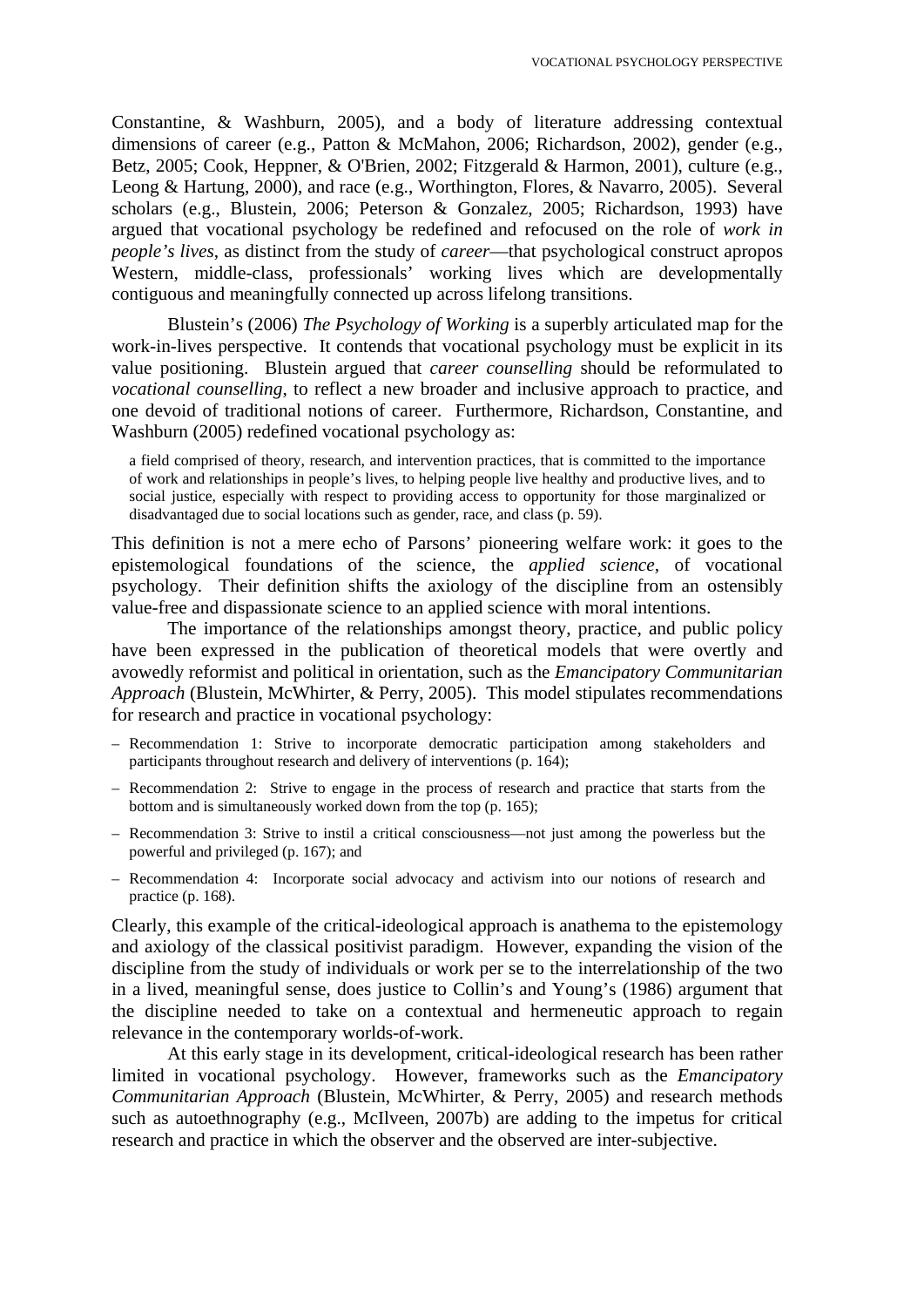#### **CONCLUSION**

In contemplating the past, present, and future of vocational psychology, there should be some caution to avoid the trap of historical *presentist bias* (Thorne & Henley, 2005): the mistake of critically judging past theories with criteria pertinent to conditions of the present. After all, theories emerge in various industrial and intellectual epochs of human social-economic evolution which produce qualities inherent in the tenets of their psychologies. Accordingly, theories should be evaluated on the basis of their own internally-consistent terms and ultimately validated by their utility in their—plural worlds-of-work, rather than a single paradigmatic standard.

It is therefore pertinent to acknowledge the intellectual precedents of vocational psychology which may serve as a reminder that any science is a product of social and cultural influences throughout time. For example, in the late  $19<sup>th</sup>$  and early  $20<sup>th</sup>$  century the applied science of *phrenology* held some sway as a means to determine occupational fit, and was positioned as a tool of vocational guidance during the Great Depression in the United States (Risse, 1976); and the contemporary discipline of applied psychology, and vocational psychology, owes some debt to its roots in brass-instrument empiricism (van Strien, 1998). Farther back in time, there is evidence of the study of work and vocation dating back to the social orders of ancient Greece, Egypt, and China (Doyle, 1974; Dumont & Carson, 1995; Peterson & Gonzalez, 2005), in the literature of mediaeval England (Hershenson, 1974) and Spain (Peterson & Gonzalez, 2005), and in the spiritual worldviews and scriptures of Taoism, Confucianism, and Islam (Peterson & Gonzalez, 2005). Accordingly, we have reason to be respectful of the fact that various human societies have in their own good time and place developed psychosocial systems for the understanding and management of work in their unique contexts.

With Western society's evolution toward the knowledge-economy of the postindustrial era, alternative theories and practices have emerged to serve contingencies of the new era, including the cognitive and social constructionist schools of thought respectively based in metaphors of the computer and the story. Over the past century different schools-of-thought in vocational psychology have well served their theoretical proponents and beneficiaries of practice: the individual and the institutions of education, industry, and the academic discipline itself. Although some groups have been marginalised by these theoretical traditions (e.g., women, people of colour, the working class), it is nonetheless important to state that the theories have had specific meaning and utility for some groups and societies. However ostensibly privileged those beneficiaries may have been, the fact that traditional theories have been useful is incontrovertible, especially given the preponderance of empirical evidence indicative of the effectiveness and usefulness of career development, management, and planning (e.g., Bimrose  $\&$ Barnes, 2006; Brown & McPartland, 2005; Brown & Ryan Krane, 2000; Brown et al., 2003; Whiston, Brecheisen, & Stephens, 2003; Whiston & Oliver, 2005).

In conclusion, the theory, research, and practice of vocational psychology do not stand in isolation from one another, or in isolation from the past, present, and future worlds-of-work to which they relate. The psychological science of work, vocation, and career is an inherently moral project of humanity which must establish its truthfulness in its pragmatic value to individuals specifically and societies broadly (cf. Rorty, 1999). Such a moral project should be practically directed toward the end of an open-society in which its intellectual and professional bounty may be shared. From an epistemological perspective, psychology's own version of *pragmatism*, championed by William James (1948), stands as a foundation for the discipline to negotiate its place in increasingly complex and plural worlds-of-work. With this ultimate aim, all versions of psychology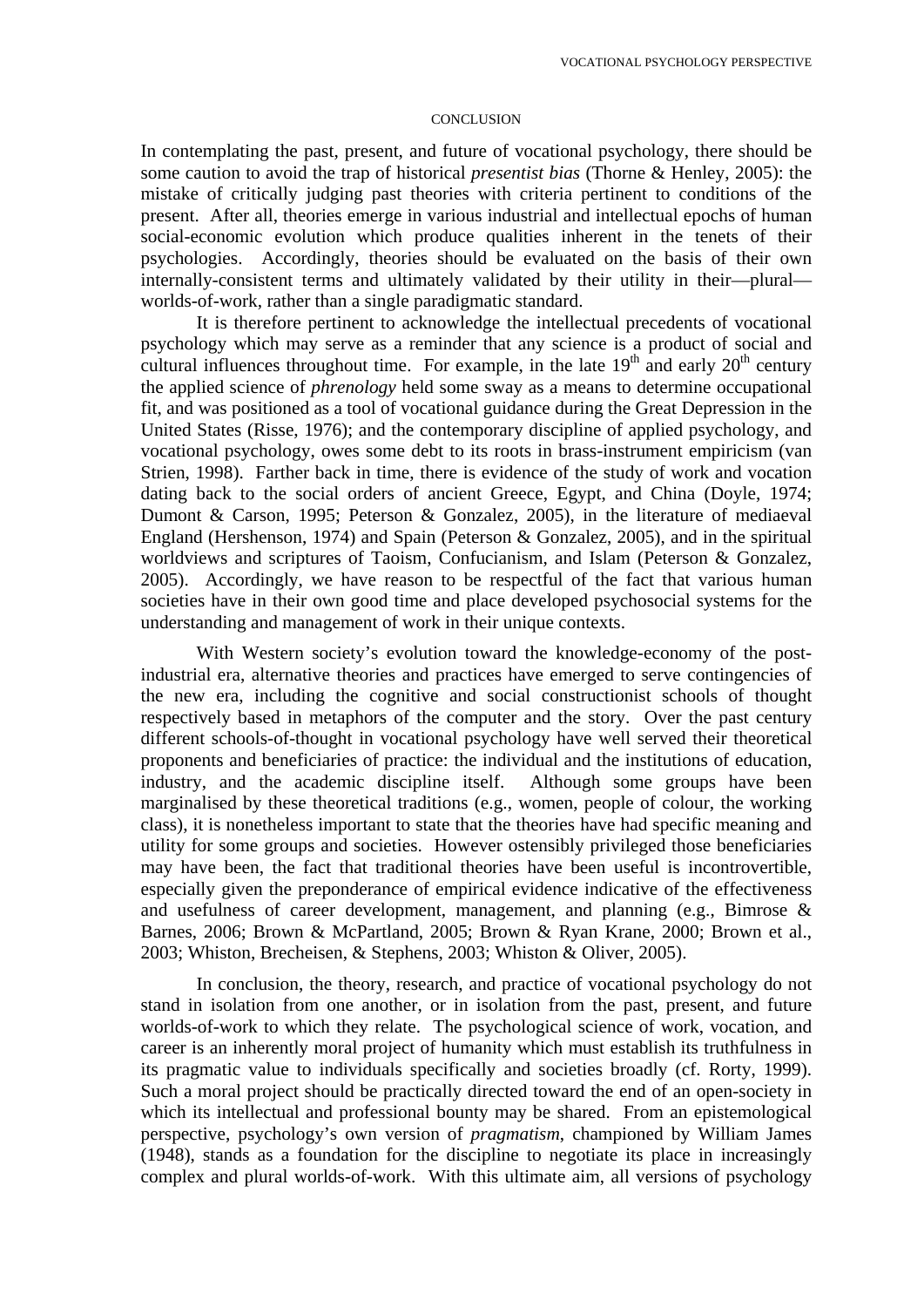may be brought to bear on the problem of renovating a psychological discipline inherently beneficial for all peoples within its scope. Following Borgen's (1995) argument for methodological pluralism and epistemological eclecticism in vocational psychology, and his adventurous optimism of taking both forks in the road, I reiterate the call for a pragmatic foundation for an applied psychological science for the contemporary worlds-of-work—one which is necessarily underpinned by notions of diversity, inclusivity, and local or specific utility.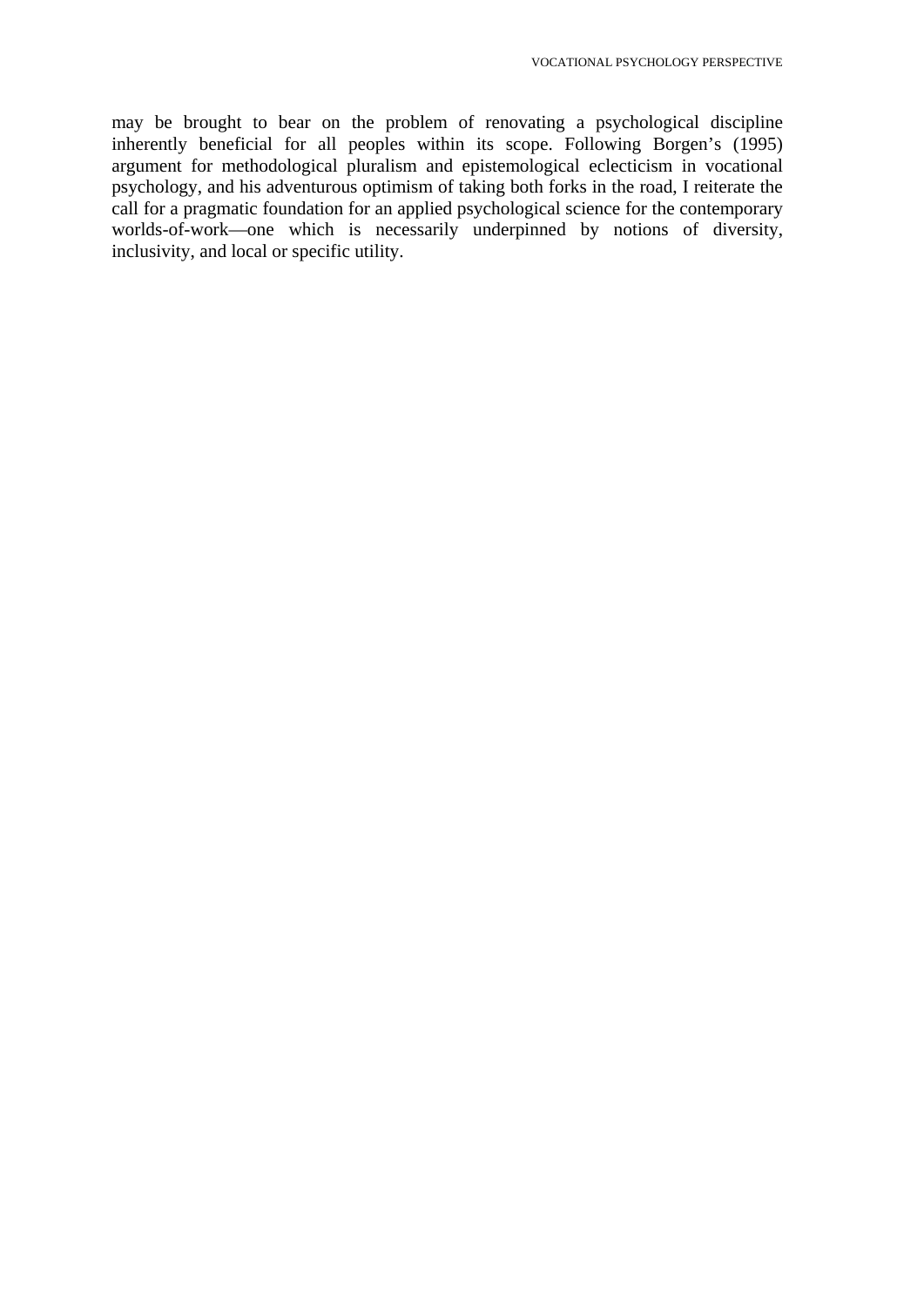#### **REFERENCES**

- Bandura, A. (1986). *Social foundations of thought and action*. Englewood Cliffs, NJ: Prentice Hall.
- Baruch, Y. (2004). Transforming careers: from linear to multidirectional career paths. *Career Development International, 9*, 58-73.
- Betz, N. E. (2000). Self-efficacy theory as a basis for career assessment. *Journal of Career Assessment, 8*(3), 205-222.
- Betz, N. E. (2005). Women's career development. In S. D. Brown & R. W. Lent (Eds.), *Career development and counseling. Putting theory and research to work* (pp. 253-277). Hoboken, NJ: John Wiley & Sons.
- Betz, N. E. (2007). Career self-efficacy: Exemplary recent research and emerging directions. *Journal of Career Assessment, 15*(4), 403-422.
- Betz, N. E., & Hackett, G. (2006). Career self-efficacy theory: Back to the future. *Journal of Career Assessment, 14*(1), 3-11.
- Betz, N. E., Klein, K., & Taylor, K. (1996). Evaluation of a short form of the Career Decision-Making Self-Efficacy Scale. *Journal of Career Assessment, 4*, 47-57.
- Bimrose, J., & Barnes, S. (2006). Is career guidance effective? Evidence from a longitudinal study in England. *Australian Journal of Career Development, 15*(2), 19-25.
- Bloch, D. P. (2005). Complexity, chaos, and nonlinear dynamics: A new perspective on career development theory. *The Career Development Quarterly, 53*(March), 194-207.
- Blustein, D. L. (2001). The interface of work and relationships: A critical knowledge base for 21st century psychologists. *The Counseling Psychologist, 29*(2), 179-192.

Blustein, D. L. (2006). *The psychology of working: A new perspective for career development, counseling, and public policy*. Mahwah, NJ: Lawrence Erlbaum Associates.

Blustein, D. L., McWhirter, E. H., & Perry, J. C. (2005). An emancipatory communitarian approach to vocational development theory, research, and practice. *The Counseling Psychologist, 33*(2), 141-179.

- Blustein, D. L., Schultheiss, D. E. P., & Flum, H. (2004). Toward a relational perspective of the psychology of careers and working: A social constructionist analysis. *Journal of Vocational Behavior, 64*(3), 423-440.
- Borgen, F. H. (1995). Leading edges in vocational psychology: Diversity and vitality. In W. B. Walsh & S. H. Osipow (Eds.), *Handbook of vocational psychology. Theory, research and practice* (pp. 427-441). Mahwah, NJ: Lawrence Erlbaum Associates.
- Bright, J. E., & Pryor, R. G. (2005). The chaos theory of careers: A user's guide. *The Career Development Quarterly, 53*, 291-305.
- Bright, J. E., Pryor, R. G., & Harpham, L. (2005). The role of chance events in career decision making. *Journal of Vocational Behavior, 66*(3), 561-576.
- Bright, J. E. H., Pryor, R. G. L., Wilkenfeld, S., & Earl, J. (2005). The role of social context and serendipitous events in career decision making. *International Journal for Educational and Vocational Guidance, 5*(1), 19-36.
- Brown, D. (2002). The role of work values and cultural values in occupational choice, satisfaction, and success. In D. Brown (Ed.), *Career choice and development* (4th ed., pp. 465-509). San Francisco, CA: Jossey-Bass.
- Brown, D. (2007). *Career information, career counseling, and career development* (9th ed.). Boston, MA: Pearson Allyn & Bacon.
- Brown, D., & Crace, R. K. (1996). Values in life role choices and outcomes: A conceptual model. *Career Development Quarterly, 44*, 211-223.
- Brown, S. D., & McPartland, E. B. (2005). Career interventions: Current status and future directions. In M. Savickas & W. B. Walsh (Eds.), *Handbook of vocational psychology: Theory, research, and practice* (3rd ed., pp. 195-226). Mahwah, NJ: Lawrence Erlbaum Associates.
- Brown, S. D., & Ryan Krane, N. E. (2000). Four (or five) sessions and a cloud of dust: Old assumptions and new observations about career counseling. In S. D. Brown & R. W. Lent (Eds.), *Handbook of couseling psychology* (3rd ed., pp. 740-766). New York: John Wiley & Sons.
- Brown, S. D., Ryan Krane, N. E., Brecheisen, J., Castelino, P., Budisn, I., Miller, M., et al. (2003). Critical ingredients of career choice interventions: More analyses and new hypotheses. *Journal of Vocational Behavior, 62*, 411-428.
- Career Industry Council of Australia. (2006). *Professional standards for Australian career development practitioners*. Carlton: Author.
- Chen, C. P. (2001). On exploring meanings: Combining humanistic and career psychology theories in counselling. *Counselling Psychology Quarterly, 14*(4), 317-330.
- Cinamon, R. G. (2006). Anticipated work-family conflict: Effects of gender, self-efficacy, and family background. *Career Development Quarterly, 54*(3), 202-215.
- Cochran, L. (1997). *Career counseling: A narrative approach*. Thousand Oaks, CA: Sage Publications.
- Cohen, L. (2006). Remembrance of things past: Cultural process and practice in the analysis of career stories. *Journal of Vocational Behavior, 69*(2), 189-201.
- Collin, A. (1996). New relationships between researchers, theorists, and practitioners: A response to the changing context of career. In M. Savickas & W. B. Walsh (Eds.), *Handbook of career counseling theory and practice* (pp. 377-399). Palo Alto, CA: Davies-Black Publishing.
- Collin, A. (1997). Career in context. *British Journal of Guidance & Counselling, 25*(4), 435-446.
- Collin, A. (2006). Conceptualising the family-friendly career: The contribution of career theories and a systems approach. *British Journal of Guidance & Counselling, 34*(3), 295-307.
- Collin, A. (2007). Contributions and challenges to vocational psychology from other disciplines: examples from narrative and narratology *International Journal for Educational and Vocational Guidance, 7*(3), 159-167.
- Collin, A., & Watts, A. G. (1996). The death and transfiguration of career and of career guidance? *British Journal of Guidance & Counselling, 24*(3), 385-398.
- Collin, A., & Young, R. A. (1986). New directions for theories of career. *Human Relations, 39*(9), 837-853.
- Collin, A., & Young, R. A. (2000). The future of career. In A. Collin & R. A. Young (Eds.), *The future of career* (pp. 276-300). Cambridge, UK: Cambridge University Press.
- Cook, K., Heppner, M. J., & O'Brien, K. M. (2002). Feminism and women's career development: A ecological perspective. In S. G. Niles (Ed.), *Adult career development. Concepts, issues and practices* (pp. 169-189). Tulsa, OK: National Career Development Association.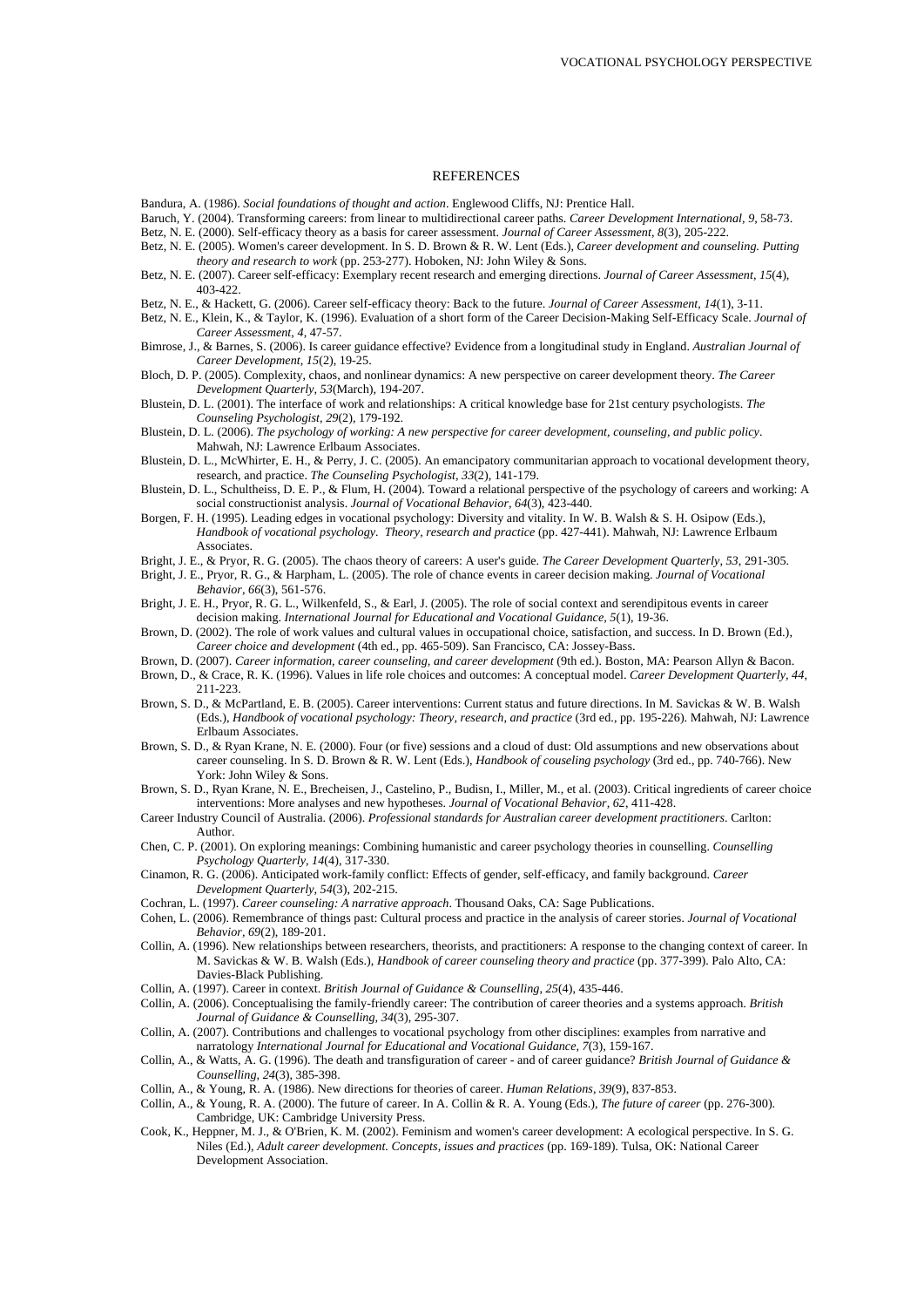- Dawis, R. V. (2002). Person-environment-correspondence theory. In D. Brown & Associates (Eds.), *Career choice and development* (4th ed., pp. 427-464). San Francisco, CA: Jossey-Bass.
- Dawis, R. V. (2005). The Minnesota theory of work adjustment. In S. D. Brown & R. W. Lent (Eds.), *Career development and counseling. Putting theory and research to work* (pp. 3-23). Hoboken, NJ: John Wiley & Sons.
- Dawis, R. V., & Lofquist, L. H. (1984). *A psychological theory of work adjustment. An individual-differences model and its application*. Minneapolis: University of Minnesota Press.
- Doyle, K. O. (1974). Theory and practice of ability testing in ancient Greece. *Journal of the History of the Behavioral Sciences, 10*(2), 202-212.
- Dumont, F., & Carson, A. D. (1995). Precursors of vocational psychology in ancient civilizations. *Journal of Counseling & Development, 73*(4), 371-378.
- Eggerth, D. E. (2008). From theory of work adjustment to person–environment correspondence counseling: Vocational psychology as positive psychology. *Journal of Career Assessment, 16*(1), 60-74.
- Fitzgerald, L., & Harmon, L. W. (2001). Women's career development: A postmodern update. In F. T. L. Leong & A. Barak (Eds.), *Contemporary models in vocational psychology. A volume in honor of Samuel H. Osipow* (pp. 207-230). Mahwah, NJ: Lawrence Erlbaum Associates.
- Fouad, N. A. (2007). Work and vocational psychology: Theory, research, and applications. *Annual Review of Psychology, 58*, 543- 564.
- Fugate, M., Kinicki, A. J., & Ashforth, B. E. (2004). Employability: A psycho-social construct, its dimensions, and applications. *Journal of Vocational Behavior, 65*(1), 14-38.
- Gainor, K. A. (2006). Twenty-five years of self-efficacy in career assessment and practice. *Journal of Career Assessment, 14*(1), 161- 178.
- Gentner, D., & Grudin, J. (1985). The evolution of mental metaphors in psychology: A 90-year retrospective. *American Psychologist, 40*(2), 181-192.
- Gergen, K. J. (2001). Psychological science in a postmodern context. *American Psychologist, 56*(10), 803-813.

Gottfredson, L. S. (1981). Circumscription and compromise: A developmental theory of occupational aspirations. *Journal of Counseling Psychology Monograph, 28*, 545-579.

Guichard, J. (2005). Life-long self-construction. *International Journal for Educational and Vocational Guidance, 5*(2), 111-124.

Guindon, M. H., & Richmond, L. J. (2005). Practice and Research in Career Counseling and Development--2004. *Career Development Quarterly, 54*(2), 90-137.

- Hall, D. (1976). *Careers in organizations*. Glenview, IL: Scott, Foresman.
- Hansen, J. C. (2005). Assessment of interests. In S. D. Brown & R. W. Lent (Eds.), *Career development and counseling. Putting theory and research to work* (pp. 281-304). Hoboken, NJ: John Wiley & Sons.
- Harrington, T. F., & Harrigan, T. A. (2006). Practice and research in career counseling and development--2005. *Career Development Quarterly, 55*(2), 98-167.
- Hartung, P. J. (2005). Integrated career assessment and counseling: Mindsets, models, and methods. In M. Savickas & W. B. Walsh (Eds.), *Handbook of vocational psychology: Theory, research, and practice* (3rd ed., pp. 371-395). Mahwah, NJ: Lawrence Erlbaum Associates
- Hartung, P. J., & Borges, N. J. (2005). Toward integrated career assessment: Using story to appraise career dispositions and adaptability. *Journal of Career Assessment, 13*(4), 439-451.
- Hermans, H. J. M., & Kempen, H. J. G. (1993). *The dialogical self: Meaning as movement.* San Diego: Academic Press.
- Hershenson, D. B. (1974). Vocational development theory before 1400. *Journal of the History of the Behavioral Sciences, 10*(2), 170- 179.
- Hogan, R., & Blake, R. (1999). John Holland's vocational typology and personality theory. *Journal of Vocational Behavior, 55*(1), 41- 56.
- Holland, J. L. (1997). *Making vocational choices: A theory of vocational personalities and work environments* (3rd ed.). Odessa, FL: Psychological Assessment Resources.
- Hoshmand, L. T. (2005). Narratology, cultural psychology, and counseling research. *Journal of Counseling Psychology, 52*(2), 178- 186.
- Inkson, K. (2007). *Understanding careers: The metaphors of working lives*. Thousand Oaks, CA: Sage Publications.
- Irving, B. A., & Malik, B. (Eds.). (2005). *Critical reflections on career education and guidance. Promoting social justice within a global community*. London: RoutledgeFalmer.

James, W. (1948). *Essays in pragmatism*. New York, NY: Hafner.

- Kapes, J. T., & Whitfield, E. A. (Eds.). (2002). *A counselor's guide to career assessment instruments* (4th ed.). Tulsa, OK: National Career Development Association.
- King, Z. (2004). Career self-management: Its nature, causes and consequences. *Journal of Vocational Behavior, 65*(1), 112-133.
- Krieshok, T. S. (1998). An anti-introspectivist view of career decision making. *Career Development Quarterly, 46*(3), 210-229. Krumboltz, J. D. (2002). A learning theory for career counselors. In S. G. Niles (Ed.), *Adult career development. Concepts, issues and*
- *practices*  (pp. 41-57). Tulsa, OK: National Career Development Association.
- 
- Kuijpers, M. A. C. T., & Scheerens, J. (2006). Career competencies for the modern career. *Journal of Career Development, 32*(4), 303-319.
- Lent, R. W. (2005). A social cognitive view of career development and counseling. In S. D. Brown & R. W. Lent (Eds.), *Career development and counseling: Putting theory and research to work* (pp. 101-127). Hokoben, NJ: John Wiley & Sons.
- Lent, R. W., & Brown, S. D. (2006). On conceptualizing and assessing social cognitive constructs in career research: A measurement guide. *Journal of Career Assessment, 14*(1), 12-35.
- Lent, R. W., Brown, S. D., & Hackett, G. (1994). Toward a unifying sociocognitive theory of career and academic interest, choice, and performance. *Journal of Vocational Behavior, 45*(1), 79-122.
- Lent, R. W., Brown, S. D., & Hackett, G. (2002). Social cognitive career theory. In D. Brown & Associates (Eds.), *Career choice & development* (4th ed., pp. 255-311). San Francisco, CA: Jossey-Bass.
- Leong, F. T. L., & Hartung, P. J. (2000). Adapting to the changing multicultural context of career. In A. Collin & R. A. Young (Eds.), *The future of career* (pp. 212-227). Cambridge, UK: Cambridge University Press.
- Lyddon, W. J. (1989). Root metaphor theory: A philosophical framework for counseling and psychotherapy. *Journal of Counseling & Development, 67*(April), 442-448.
- McIlveen, P. (2007a). Career development and the skills-shortage: A lesson from Charles Dickens. *Australian Journal of Career Development, 16*(1), 13-19.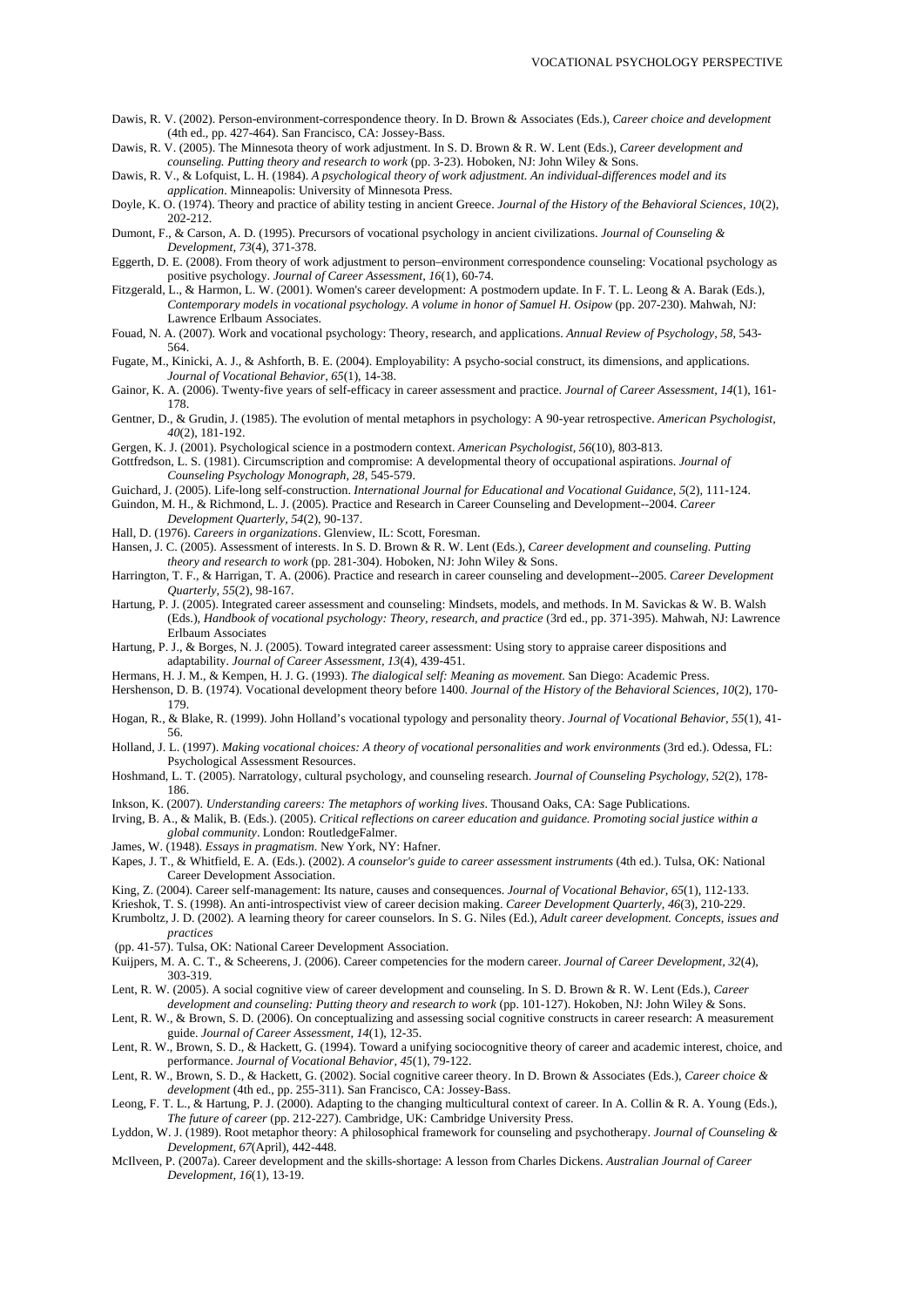- McIlveen, P. (2007b). The genuine scientist-practitioner in vocational psychology: An autoethnography. *Qualitative Research in Psychology, 4*(4), 295-311.
- McIlveen, P., & Patton, W. (2006). A critical reflection on career development. *International Journal for Educational and Vocational Guidance, 6*(1), 15-27.
- McIlveen, P., & Patton, W. (2007a). Dialogical self: Author and narrator of career life themes. *International Journal for Educational and Vocational Guidance, 7*(2), 67-80.
- McIlveen, P., & Patton, W. (2007b). Narrative career counselling: Theory and exemplars of practice. *Australian Psychologist, 42*(3), 226-235.
- McMahon, M. (2006). Working with storytellers: A metaphor for career counselling. In M. McMahon & W. Patton (Eds.), *Career counselling: Constructivist approaches* (pp. 16-29). London: Routledge.
- McMahon, M., & Patton, W. (Eds.). (2006). *Career counselling: Constructivist approaches*. London: Routledge.
- McMahon, M., Patton, W., & Watson, M. (2003). Developing qualitative career assessment processes. *The Career Development Quarterly, 51*, 194-201.
- Mitchell, K. E., Levin, A. S., & Krumboltz, J. D. (1999). Planned happenstance: Constructing unexpected career opportunities. *Journal of Counseling & Development, 77*(2), 115-124.
- Mitchell, L. K., & Krumboltz, J. D. (1990). Social learning approach to career decisions: Krumboltz's theory. In D. Brown, L. Brooks & Associates (Eds.), *Career choice and development* (2nd ed., pp. 308-337). San Francisco, CA: Jossey-Bass.
- Mitchell, L. K., & Krumboltz, J. D. (1996). Krumboltz's theory of career choice and counseling. In D. Brown, L. Brooks & Associates (Eds.), *Career choice and development* (3rd ed., pp. 233-280). San Francisco, CA: Jossey-Bass.
- Nevill, D. D., & Super, D. E. (1989). *The values scale: Theory, application, and research manual*. Palo Alto, CA: Consulting Psychologists Press.
- O'Brien, K. M. (2001). The legacy of Parsons: Career counselors and vocational psychologists as agents of social change. *Career Development Quarterly, 50*(1), 66-76.

Organisation for Economic Cooperation and Development. (2004). *Career guidance: A handbook for policy makers*. Paris: Author. Parsons, F. (1909). *Choosing a vocation*. Boston: Houghton Mifflin.

- Patton, W. (2000). Changing career: The role of values. In A. Collin & R. A. Young (Eds.), *The future of career* (pp. 69-82). Cambridge, UK: Cambridge University Press.
- Patton, W., & McMahon, M. (2006). *Career development and systems theory: Connecting theory and practice.* Rotterdam: Sense Publishers.
- Peavy, R. V. (1997). *SocioDynamic counselling: A constructivist perspective for the practice of counselling in the 21st century*. Victoria, Canada: Trafford.
- Pepper, S. (1942). *World hypotheses*. Berkeley, CA: University of California Press.
- Perrone, K. M., Webb, L. K., & Blalock, R. H. (2005). The effects of role congruence and role conflict on work, marital, and life satisfaction. *Journal of Career Development, 31*(4), 225-238.
- Peterson, G. W., Sampson, J. P., Lenz, J. G., & Reardon, R. C. (2002). A cognitive information processing approach to career problem solving and decision making. In D. Brown & Associates (Eds.), *Career choice and development* (4th ed., pp. 312-369). San Francisco, CA: Jossey-Bass.
- Peterson, N., & Gonzalez, R. C. (2005). *The role of work in people's lives: Applied career counseling and vocational psychology* (2nd ed.). Belmont, CA: Thomson Brooks/Cole.
- Phillips, S. D., & Jome, L. M. (2005). Vocational choices: What do we know? What do we need to know? In M. Savickas & W. B. Walsh (Eds.), *Handbook of vocational psychology: Theory, research, and practice* (3rd ed., pp. 127-153). Mahwah, NJ: Lawrence Erlbaum Associates
- Piasentin, K. A., & Chapman, D. S. (2006). Subjective person-organisation fit: Bridging the gap between conceptualization and measurement. *Journal of Vocational Behavior, 69*(2), 202-221.
- Ponterotto, J. G. (2005). Qualitative research in counseling psychology: A primer on research paradigms and philosophy of science. *Journal of Counseling Psychology, 52*(2), 126-136.
- Prilleltensky, I., & Nelson, G. (2002). *Doing psychology critically: Making a difference in diverse settings*. Houndmills, Basingstoke, Hampshire, UK: Palgrave Macmillan.
- Pryor, R. G., & Bright, J. E. (2003a). The chaos theory of careers. *Australian Journal of Career Development, 12*(3), 12-20.
- Pryor, R. G., & Bright, J. E. (2003b). Order and chaos: A twenty-first century formulation of careers. *Australian Journal of Psychology, 55*, 121-128.
- Pryor, R. G., & Bright, J. E. (2007). Applying chaos theory to careers: Attraction and attractors. *Journal of Vocational Behavior, 71*(3), 375-400.
- Richardson, M. S. (1993). Work in people's lives: A location for counseling psychologists. *Journal of Counseling Psychology, 40*(4), 425-433.
- Richardson, M. S. (2000). A new perspective for counsellors: From ideologies to empowerment through work and relationship practices. In A. Collin & R. A. Young (Eds.), *The future of career* (pp. 197-211). Cambridge, UK: Cambridge University Press.
- Richardson, M. S. (2002). A Metaperspective for counseling practice: A response to the challenge of contextualism. *Journal of Vocational Behavior, 61*(3), 407-423.
- Richardson, M. S. (2004). The emergence of new intentions in subjective experience: A social/personal constructionist and relational understanding. *Journal of Vocational Behavior, 64*(3), 485-498.
- Richardson, M. S., Constantine, K., & Washburn, M. (2005). New directions for theory development in vocational psychology. In M. Savickas & W. B. Walsh (Eds.), *Handbook of vocational psychology: Theory, research, and practice* (3rd ed., pp. 51-83). Mahwah, NJ: Lawrence Erlbaum Associates.
- Risse, G. B. (1976). Vocational guidance during the depression: Phrenology versus applied psychology. *Journal of the History of the Behavioral Sciences, 12*(2), 130-140.
- Rorty, R. (1999). *Philosophy and social hope*. London: Penguin.
- Rounds, J. B., & Armstrong, P. I. (2005). Assessment of needs and values. In S. D. Brown & R. W. Lent (Eds.), *Career development and counseling. Putting theory and research to work* (pp. 305-329). Hoboken, NJ: John Wiley & Sons.
- Russell, J. E. A. (2001). Vocational psychology: An analysis and directions for the future. *Journal of Vocational Behavior, 59*, 226- 234.
- Sampson, J. P., Reardon, R. C., Peterson, G. W., & Lenz, J. G. (2004). *Career counseling & services: A cognitive information processing approach*. Belmont, CA: Thomson Brooks/Cole.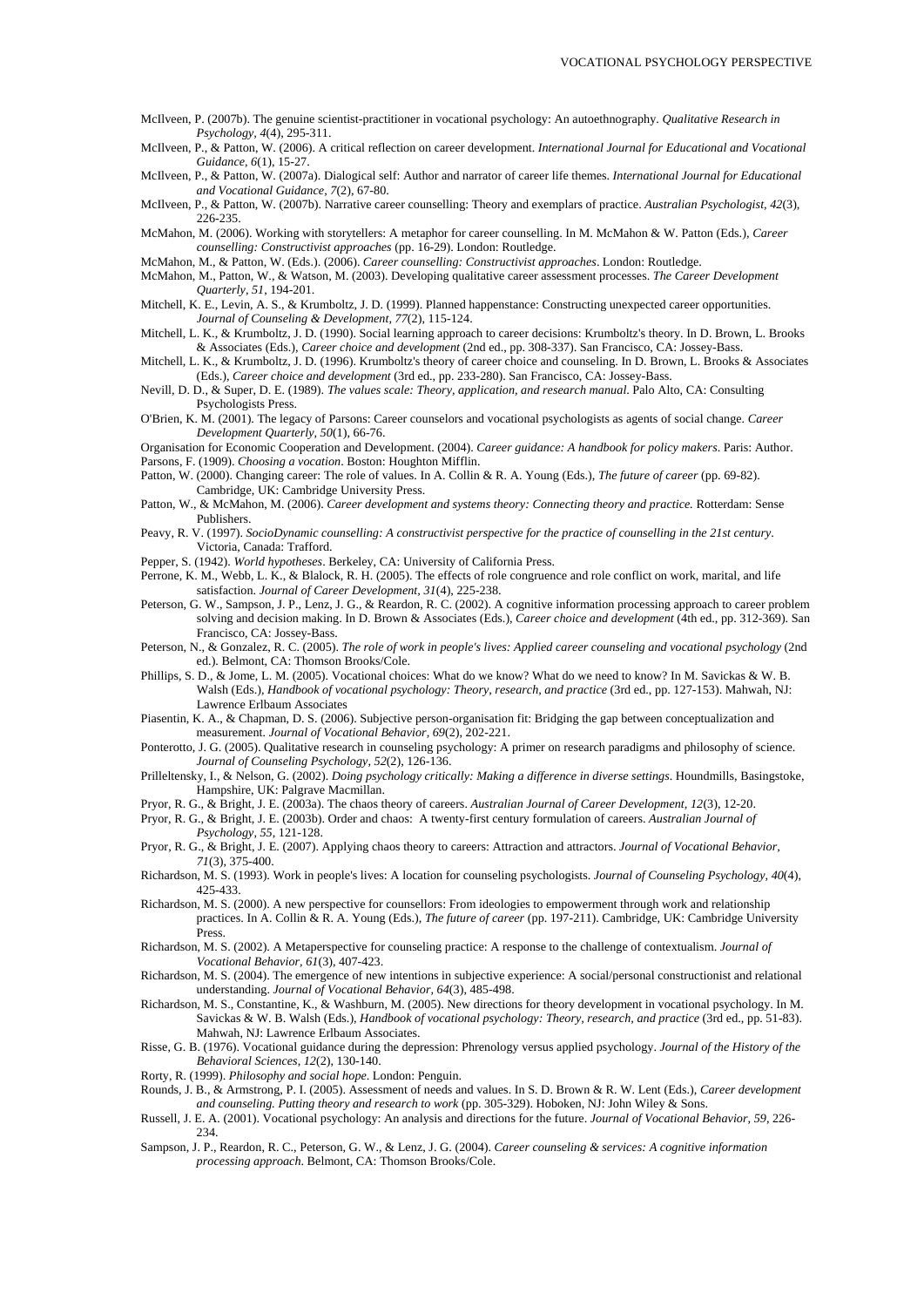- Savickas, M. (1992). New directions in career assessment. In D. H. Montross & C. J. Shinkman (Eds.), *Career development: Theory and practice* (pp. 336-355). Springfield, IL: Charles C Thomas Publisher.
- Savickas, M. (1993). Career counseling in the postmodern era. *Journal of Cognitive Psychotherapy: An International Quarterly, 7*(3), 205-215.
- Savickas, M. (1997a). Career adaptability: An integrative construct for life-span, life-space theory. *The Career Development Quarterly, 45*, 247-259.

Savickas, M. (1997b). Constructivist career counseling. In R. A. Neimeyer & G. J. Neimeyer (Eds.), *Advances in personal construct psychology* (Vol. 4, pp. 149-182). Greenwich, CT: JAI Press.

- Savickas, M. (1997c). The spirit in career counseling: Fostering self-completion through work. In D. P. Bloch & L. J. Richmond (Eds.), *Connections between spirit and work in career development: New approaches and practical perspectives* (pp. 3-25). Palo Alto, CA: Davis-Black Publishing.
- Savickas, M. (2000a). Assessing career decision making. In C. E. Watkins Jr & V. Campbell (Eds.), *Testing and assessment in counseling practice* (2nd ed., pp. 429-477). Mahwah, NJ: Lawrence Erlbaum Associates.
- Savickas, M. (2000b). Renovating the psychology of careers for the twenty-first century. In A. Collin & R. A. Young (Eds.), *The future of career* (pp. 53-68). Cambridge, UK: Cambridge University Press.
- Savickas, M. (2001a). The next decade in vocational psychology: Mission and objectives. *Journal of Vocational Behavior, 59*(2), 284- 290.
- Savickas, M. (2001b). Toward a comprehensive theory of career development: Dispositions, concerns, and narratives. In F. T. L. Leong & A. Barak (Eds.), *Contemporary models in vocational psychology: A volume in honor of Samuel H. Osipow.* (pp. 295-320). Mahwah, NJ: Lawrence Erlbaum Associates.
- Savickas, M. (2002). Career construction: A developmental theory of vocational behavior. In D. Brown & Associates (Eds.), *Career choice and development* (4th ed., pp. 149-205). San Francisco, CA: Jossey-Bass.
- Savickas, M. (2005). The theory and practice of career construction. In S. D. Brown & R. W. Lent (Eds.), *Career development and counseling: Putting theory and research to work* (pp. 42-70). Hoboken, NJ: John Wiley & Sons.
- Savickas, M., & Baker, D. R. (2005). The history of vocational psychology: Antecedents, origin, and early development. In M. Savickas & W. B. Walsh (Eds.), *Handbook of Vocational Psychology* (pp. 15-50). Mahwah, NJ: Lawrence Erlbaum Associates.
- Schultheiss, D. (2007). The emergence of a relational cultural paradigm for vocational psychology. *International Journal for Educational and Vocational Guidance, 7*(3), 191-201.
- Schultheiss, D. E. P. (2003). A relational approach to career counseling: Theoretical integration and practical application. *Journal of Counseling & Development, 81*(3), 301-310.
- Schultheiss, D. E. P. (2005). Qualitative relational career assessment: A constructivist paradigm. *Journal of Career Assessment, 13*(4), 381-394.
- Schultheiss, D. E. P. (2006). The interface of work and family life. *Professional Psychology: Research and Practice, 37*(4), 334-341. Schultheiss, D. E. P., Kress, H. M., Manzi, A. J., & Glasscock, J. M. J. (2001). Relational influences in career development: A
- qualitative inquiry. *The Counseling Psychologist, 29*(2), 216-239.
- Skorikov, V., & Patton, W. (Eds.). (2007). *Career development in childhood and adolescence*. Rotterdam: Sense Publishers.
- Spokane, A. R., & Cruza-Guet, M. C. (2005). Holland's theory of vocational personalities in work environments. In S. D. Brown & R. W. Lent (Eds.), *Career development and counseling: Putting theory and research to work* (pp. 24-41). Hoboken, NJ: John Wiley & Sons.
- Spokane, A. R., Luchetta, E. J., & Richwine, M. H. (2002). Holland's theory of personalities and work environments. In D. Brown & Associates (Eds.), *Career choice and development* (4th ed., pp. 373-426). San Francisco, CA: Jossey-Bass.
- Super, D. (1980). A life-span, life-space approach to career development. *Journal of Vocational Behavior, 16*, 282-298.
- Super, D. (1992). Toward a comprehensive theory of career development. In D. H. Montross & C. J. Shinkman (Eds.), *Career development: Theory and practice* (pp. 35-64). Springfield, IL: Charles C Thomas Publisher.
- Taylor, K. M., & Betz, N. E. (1983). Applications of self-efficacy theory to the understanding and treatment of career indecision. *Journal of Vocational Behavior, 22*(1), 63-81.
- Thorne, B. M., & Henley, T. B. (2005). *Connections in the history and systems of psychology* (3rd ed.). Boston, MA: Houghton Mifflin Company.
- Tien, H.-L. S. (2007). Practice and research in career counseling and development--2006. *Career Development Quarterly, 56*(2), 98- 140.
- van Strien, P. J. (1998). Early applied psychology between essentialism and pragmatism: The dynamics of theory, tools, and clients. *History of Psychology, 1*(3), 205-234.
- Vondracek, F. W., & Kawasaki, T. (1995). Toward a comprehensive framework for adult career development theory and intervention. In W. B. Walsh & S. H. Osipow (Eds.), *Handbook of vocational psychology: Theory, research and practice* (2nd ed., pp. 111-141). Mahwah, NJ: Lawrence Erlbaum Associates.
- Vondracek, F. W., Lerner, R. M., & Schulenberg, J. E. (1986). *Career development: A life-span developmental approach*. Hillsdale, NJ: Erlbaum.
- Vondracek, F. W., & Porfeli, E. J. (2002). Life-span developmental perspectives on adult career development: Recent advances. In S. G. Niles (Ed.), *Adult career development: Concepts, issues and practices* (3rd ed., pp. 23-29). Tulsa, OK: National Career Development Association.
- Watkins, C. E., Jr. (1993). Psychodynamic career assessment: An Adlerian perspective. *Journal of Career Assessment, 1*(4), 355-374. Watkins Jr, C. E., & Savickas, M. (1990). Psychodynamic career counseling. In W. B. Walsh & S. H. Osipow (Eds.), *Career*
- *counseling. Contemporary topics in vocational psychology* (pp. 79-116). Hillsdale, NJ: Lawrence Erlbaum Associates. Watts, A. G. (2005). Career guidance policy: An international review. *Career Development Quarterly, 54*(1), 66-76.

- Whiston, S. C., Brecheisen, B. K., & Stephens, J. (2003). Does treatment modality affect career counseling effectiveness? *Journal of Vocational Behavior, 62*, 390-410.
- Whiston, S. C., & Keller, B. K. (2004). The influences of the family of origin on career development: A review and analysis. *The Counseling Psychologist, 32*(4), 493-568.
- Whiston, S. C., & Oliver, L. W. (2005). Career counseling process and outcome. In M. Savickas & W. B. Walsh (Eds.), *Handbook of vocational psychology: Theory, research, and practice* (3rd ed., pp. 155-194). Mahwah, NJ: Lawrence Erlbaum Associates.
- Worthington, R. L., Flores, L. Y., & Navarro, R. L. (2005). Career development in context: Research with people of color. In S. D. Brown & R. W. Lent (Eds.), *Career development and counseling: Putting theory and research to work* (pp. 225-252). Hoboken, NJ: John Wiley & Sons.